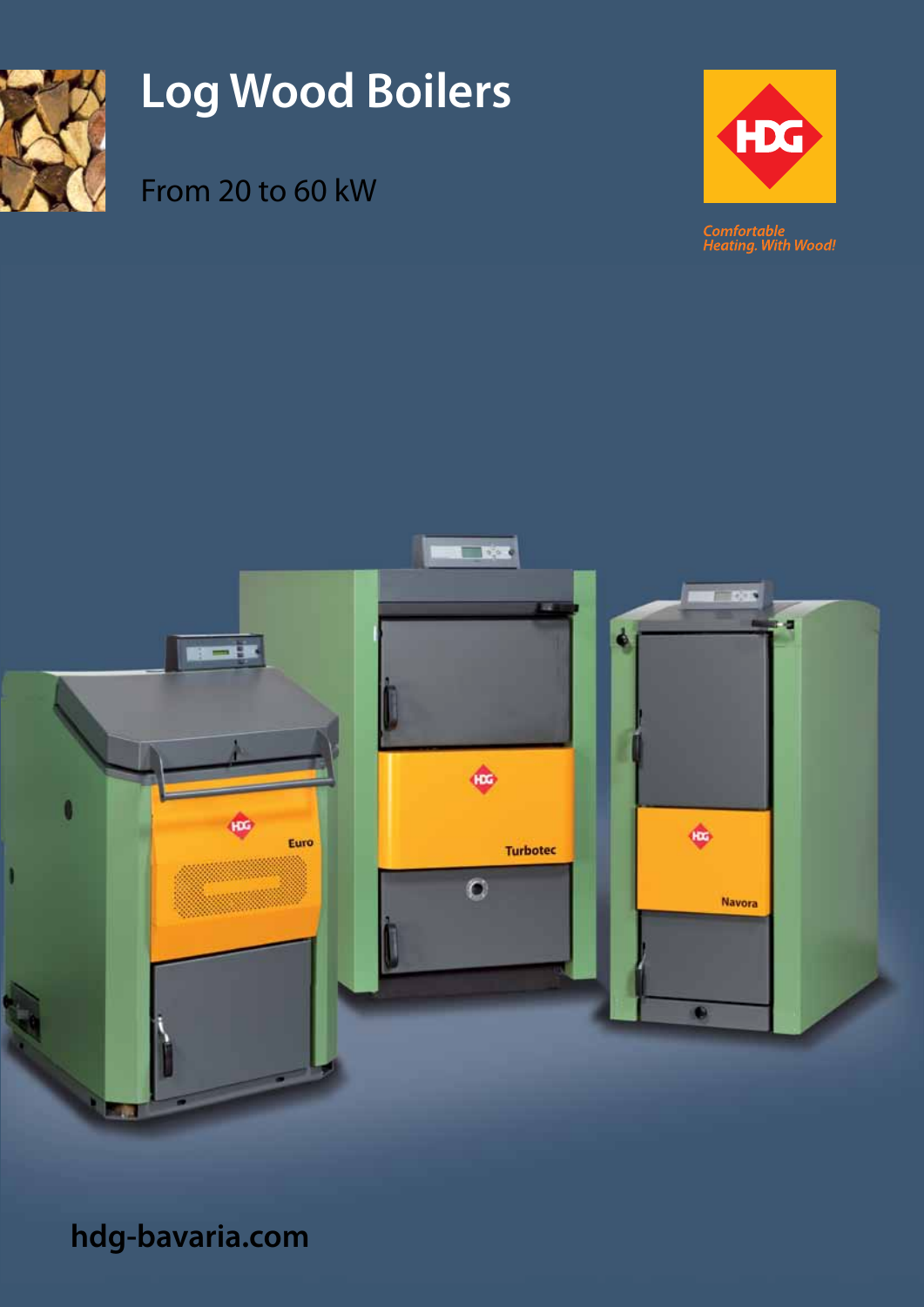## **hdg-bavaria.com HDG Bavaria GmbH**<br>Heating systems for w

Heating systems for wood Siemensstraße 22 D-84323 Massing

Phone +49(0)8724/897-0 Fax +49(0)8724/897-888-100 info@hdg-bavaria.com www.hdg-bavaria.com



Euroheat (HBS) Ltd Bishops Frome Technology Park Worcester WR6 5AY Tel 01885 49 11 00 Fax 01885 49 11 01 info@hdg-bavaria.co.uk www.hdg-bavaria.co.uk



#### **HDG product range**

Prices and indications are the result of innovative developments by HDG. At the same time you are providing us the incentive to carry on driving our research and development operation.

HDG log wood boilers fulfil the requirements of the burning and safety technology regulations.

Furthermore, HDG products undergo voluntary quality testing by independent institutions.

For information about the current support programs, see www.decc.gov.uk



**HDG wood chip, pellet and shaving heating boilers**



### **HDG log wood boilers**

**HDG pellet heating boilers**

**We are happy to provide information to you.**

In order to protect the environment, we use mineral oil-free paint. Version 120215 We reserve the right for technical modifications and errors Art.-No. 99800000324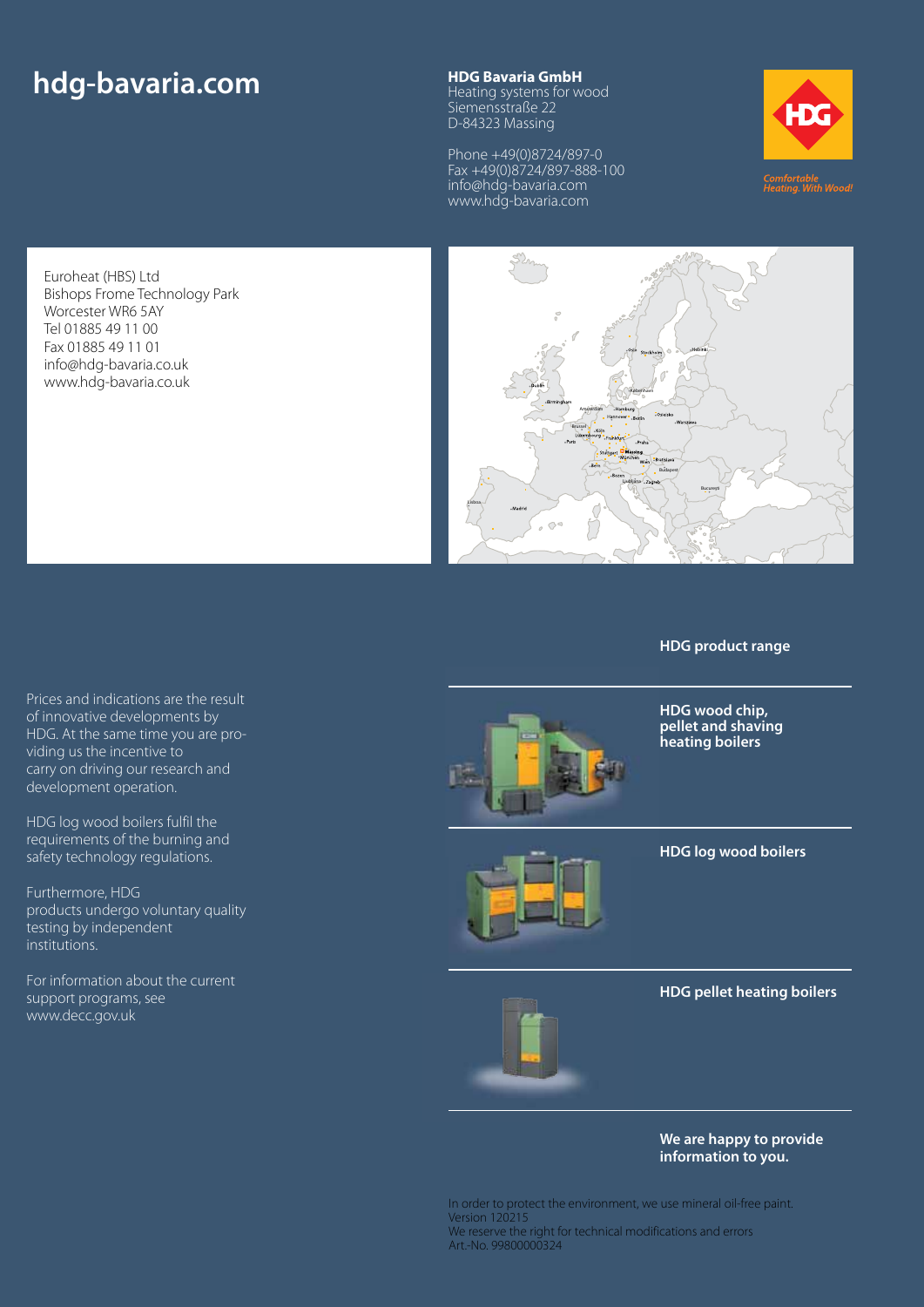### **Heating with log wood**

## *"We use wood for heating. This cares for the environment - and helps us to plan our energy costs reliably for the future"*



*Birgit and Josef Hausperger*

### **Ecologically reasonable...**

#### **Heating with wood: Reasonable for nature and man.**

If you show respect for nature today, you care for the generations to come. Since the functioning of the natural cycles are a prerequisite for living on the Earth. Increasing storm and flood catastrophes suggest to us how expensive a lack of respect for nature could prove to be in the future.

Wood is stored energy from the sun; and by heating with wood we only release the amount of CO<sub>2</sub> that was absorbed by the tree from the atmosphere during its growth. Therefore, heating with wood is in harmony with nature! As opposed to this, when burning oil and gas we release the CO₂-reserves stored for millions of years into the atmosphere.



### *An even balance*

*When burning wood, the amount of CO₂ released – like for decay – is exactly the same as the amount absorbed earlier during growth.* 

#### **HDG has everything for a modern log wood heating system:**

| HDG log wood boilers         | $4 - 17$  |
|------------------------------|-----------|
| HDG control technology 18-19 |           |
| HDG system<br>components     | $20 - 22$ |
| The Company                  | 23        |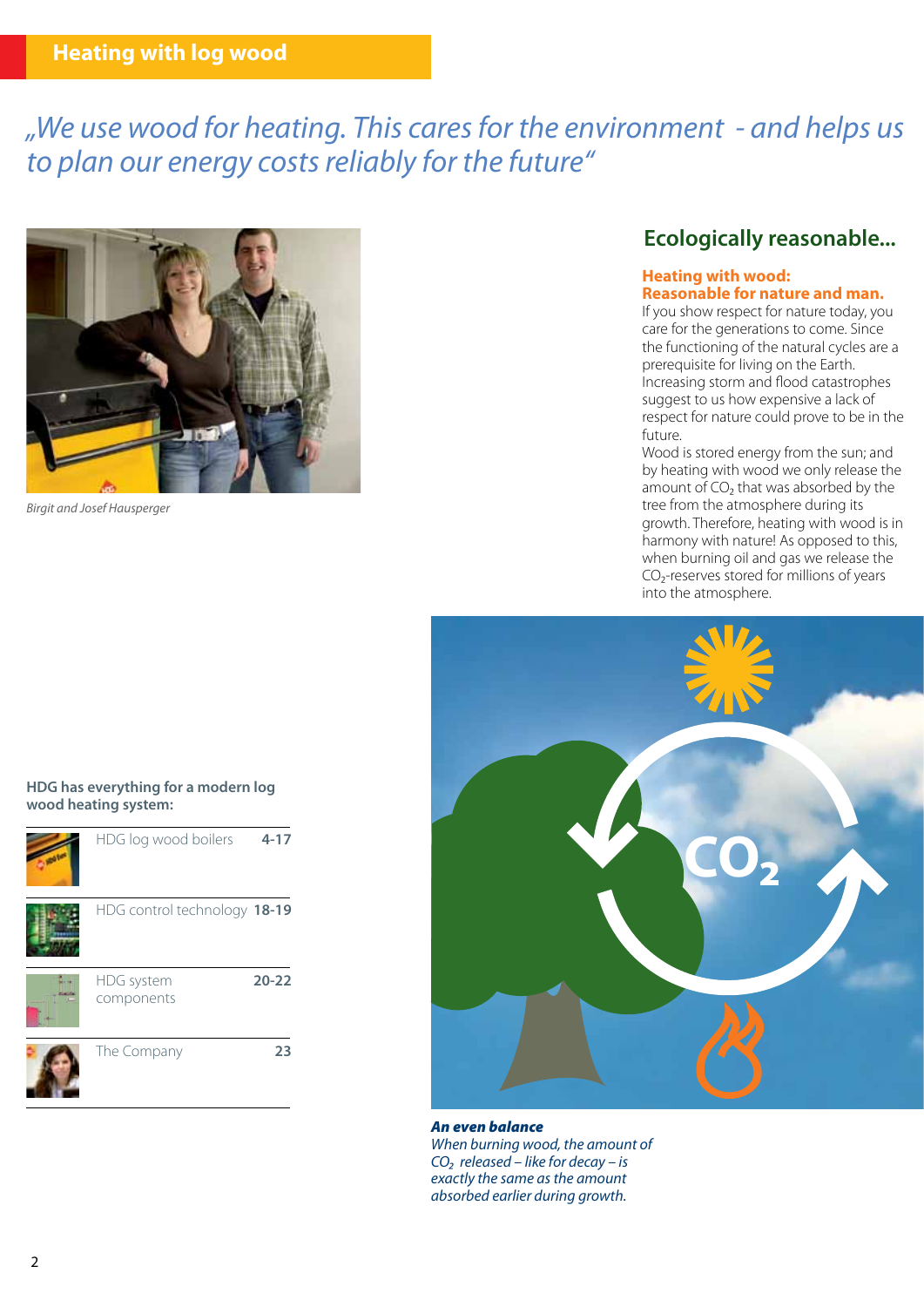This CO<sub>2</sub> contributes to the greenhouse effect induced by humans.

Therefore, heating with wood has four additional advantages:

- short fuel transport distances
- independence and logistical safety
- safe storage and secure  $\mathcal{L}^{\mathcal{A}}$ transport
- occupation and added value in the rural area
- harvest and processing with low energy use

This is why it is good to use wood as a renewable fuel - for nature and for man.

Euro per MWh

1Mh

ğ,

ä

### **...economically convincing.**

### **With log wood, you have total control over energy costs.**

Fossil energy will be unavoidably more expensive in the future. The prices of fossil energy sources have already jumped to unprecedented levels so far.

This situation is not expected to relax in the medium term, since the demand for mineral oil and natural gas keeps rising due to the expanding use in countries like China and India.

Wood - especially log wood - is a fuel with stable price compared to fossil energy sources. With wood as a fuel you are able to manage your heating costs on an independent an regional cost basis.

### **Use the potential of log wood in an optimal way.**

The operator of a wood heating system can influence the efficiency of the system and emissions of pollutants significantly. Log wood should always be split and properly seasoned - dry, roughly 25% dry scale moisture content before it is burned. When wet wood is burned a large percentage of the energy held within the wood will be waisted, this energy will be used to turn the water within the log into steam, this process must be complete before any of the beneficial effects of combustion can be gained. The burning of wet and or contaminated wood can also effect the longevity, efficiency, output & emissions of any log boiler.



*Calorific value against water content*



Useful detailed information

for heating with log wood

**Wet and dry scale**

*The rise of energy price between 2002 - 2011*

Wet scale (w) 15% 20% 25% 30% Dry scale (u) 18% 25% 33% 43%

Source: CARMEN e.V.

ü 10

**A** 

m

Wood chip **Pellets** - Heating of **Natural gas** Log v

í6 CARMEN

### **Conversion factors**

- 1 litre of heating oil when burned generates a CO<sub>2</sub> emission of 2,676 kg 1 litre of heating oil equals 2.5 kg wood
- 1 kg of wood (20 % dry scale) generates 4.0 kWh/kg

#### **Abbreviations of room dimensions:**

- 1 Srm  $= 1 \text{ m}^3$  poured, tipped or thrown logs
- 1 Rm  $=$  1 m<sup>3</sup> neatly stacked logs
- 1 Fm = 1 solid cubic metre of wood (without spaces in between)

#### **1000 litres of heating oil equal the energy of:**

appr. 5 - 6 Rm leafy wood (hardwood), appr. 7 - 8 Rm coniferous wood (soft wood), appr. 10 - 15 Srm wood chips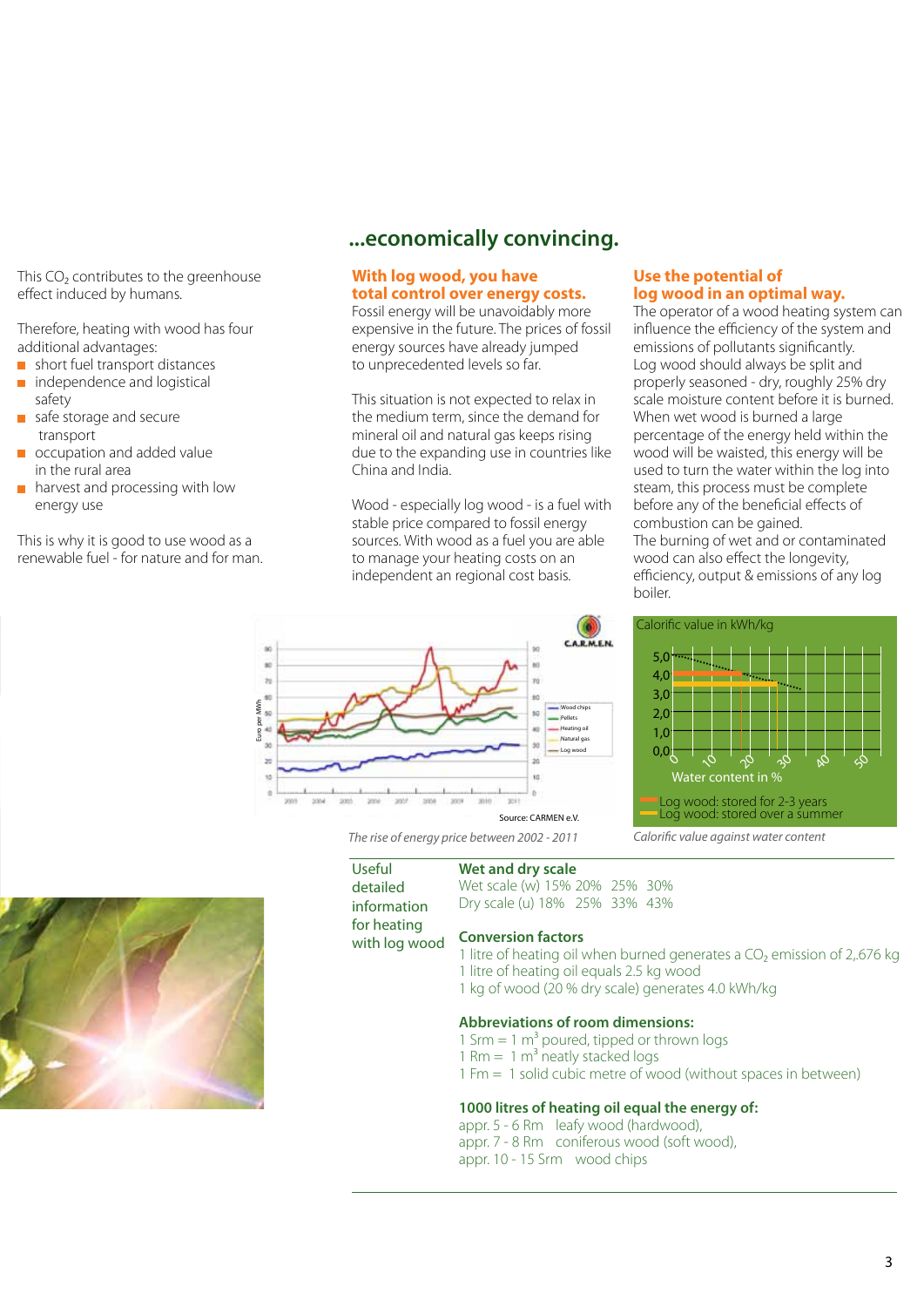## **HDG: High quality Log Wood Boilers**

HDG has been constructing log wood boilers for around three decades, and has introduced trend-setting innovations to the market during this time. This long-term experience is the basis for the proverbial quality and great success of HDG's products.



**HDG boilers have:**

- **high efficiency,**
- **ideally low emission levels,**
- **uncompromised safety technology,**
- **solid workmanship and durability,**
- low wood usage,
- **high comfort due to**
- **long reloading cycles**
- and simple operation.

**Fuel Applications Technology Features Use**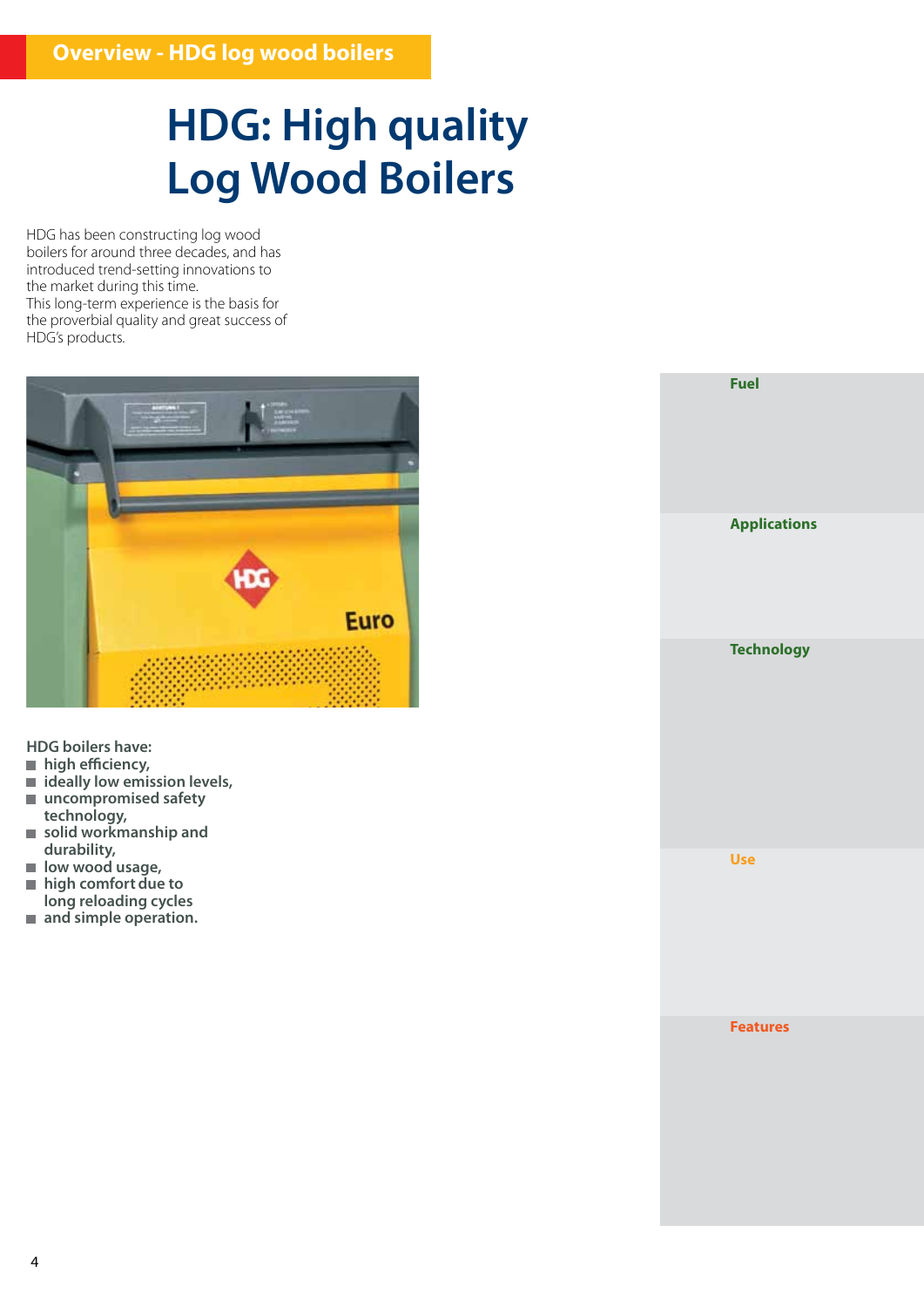| <b>HDG Euro</b><br>30 kW, 40 kW, 50 kW                                                                                                                                                                                                                                                                                                      | <b>HDG Navora</b><br>20 kW, 25 kW, 30 kW, 40 kW, 50 kW                                                                                                                                                                                                                                                                                   | <b>HDG Turbotec</b><br>50 kW, 60 kW<br>$\overline{\mathcal{L}}$                                                                                                                                                                                             |  |
|---------------------------------------------------------------------------------------------------------------------------------------------------------------------------------------------------------------------------------------------------------------------------------------------------------------------------------------------|------------------------------------------------------------------------------------------------------------------------------------------------------------------------------------------------------------------------------------------------------------------------------------------------------------------------------------------|-------------------------------------------------------------------------------------------------------------------------------------------------------------------------------------------------------------------------------------------------------------|--|
| $>$ pages 6-9 $-$                                                                                                                                                                                                                                                                                                                           | > pages 10-13                                                                                                                                                                                                                                                                                                                            | > pages 14-17                                                                                                                                                                                                                                               |  |
| Log wood up to half-metre logs<br>Additional possible fuels for                                                                                                                                                                                                                                                                             | Log wood up to half-metre logs<br>Shaving briquettes                                                                                                                                                                                                                                                                                     | Log wood up to 1 metre long logs<br>п<br>Rough chips<br>п                                                                                                                                                                                                   |  |
| auxiliary heating when used in<br>connection with an optional HDG<br>scale liner: waste wood, wood chips,<br>shavings, shaving briquettes, waste<br>wood (without organic halogen<br>compounds or heavy metals,<br>without wood protection material)                                                                                        |                                                                                                                                                                                                                                                                                                                                          |                                                                                                                                                                                                                                                             |  |
| Private households<br>u.<br>Agriculture and forestry<br>Commercial businesses<br>ш<br>Wood processing businesses<br>Joineries<br>п<br>Sawmills<br>п                                                                                                                                                                                         | Private households<br>Agriculture and forestry<br>Commercial businesses                                                                                                                                                                                                                                                                  | Agriculture and forestry<br>ш<br>Commercial businesses                                                                                                                                                                                                      |  |
| Fueling from the top<br>Appr. 220 litres of fuel chamber<br>capacity with pneumatically<br>supported fueling hatch<br>Horizontal firing combustion<br>chamber<br>Intelligent combustion control<br>HDG Lambda-Control 1<br>Controlled burning process<br>High variety of fuels<br>٠<br>Optimal combustion<br>ш<br>Low emission levels<br>п. | Handling and filling performed<br>ш<br>completely from the front<br>Appr. 150-litre fuel chamber capacity<br>(20-30 kW) / appr. 195-litre fuel<br>chamber capacity (40-50 kW)<br>Intelligent combustion control<br>HDG Lambda-Control 1<br>Automatic cleaning system<br>Integrated ash pan<br>Down-draught combustion<br>٠<br>technology | Fueling from the front<br>ш<br>with logs up to one metre long,<br>appr. 340-litre fuel chamber capacity<br>Intelligent combustion control<br>HDG Lambda-Control 1<br>Additional fuel chamber<br>hatch optional (top) for wood waste<br>and large wood chips |  |
| Simple and comfortable handling<br>Ideal for bulk material<br>Very long reloading cycles<br>ш<br>Low emissions<br>ш<br>The optional HDG scale liner serves<br>ш<br>for long-term heating of wood chips,<br>shaving briquettes and carpenter<br>waste.                                                                                       | Very user-friendly and<br>ш<br>comfortable<br>Very long reloading cycles<br>Low emissions<br>ш                                                                                                                                                                                                                                           | Comfortable handling<br>Low demands on<br>п<br>wood preparation<br>Very long reloading cycles<br>п<br>Efficient combustion<br>п<br>High equipment efficiency<br>ш<br>Low emissions                                                                          |  |
| 92% efficiency<br>TÜV-certified<br>ш<br>Robust burner nozzle and<br>special combustion chamber<br>Fulfils the European Regulations for<br>Emission Limit Values and Safety                                                                                                                                                                  | 91% efficiency<br>ш<br>TÜV-certified<br>Vertical cleaning function of the verti-<br>cal heat exchanger surfaces<br>Fulfils the European Regulations for<br>Emission Limit Values and Safety                                                                                                                                              | 90% efficiency<br>TÜV-certificate and DIN registration<br>$\blacksquare$<br>(Reg. No. 3R155/05GA)<br>Electro-magnetic hatch safety<br>п.<br>interlock (child lock)<br>Fulfils the European Regulations for<br>π.<br>Emission Limit Values and Safety        |  |
| Awarded with the<br>п.<br>Federal Innovations Prize                                                                                                                                                                                                                                                                                         | Awarded with the<br>ш<br>kwf Innovations Prize<br>Awarded with the<br>п<br>Federal Innovations Prize                                                                                                                                                                                                                                     |                                                                                                                                                                                                                                                             |  |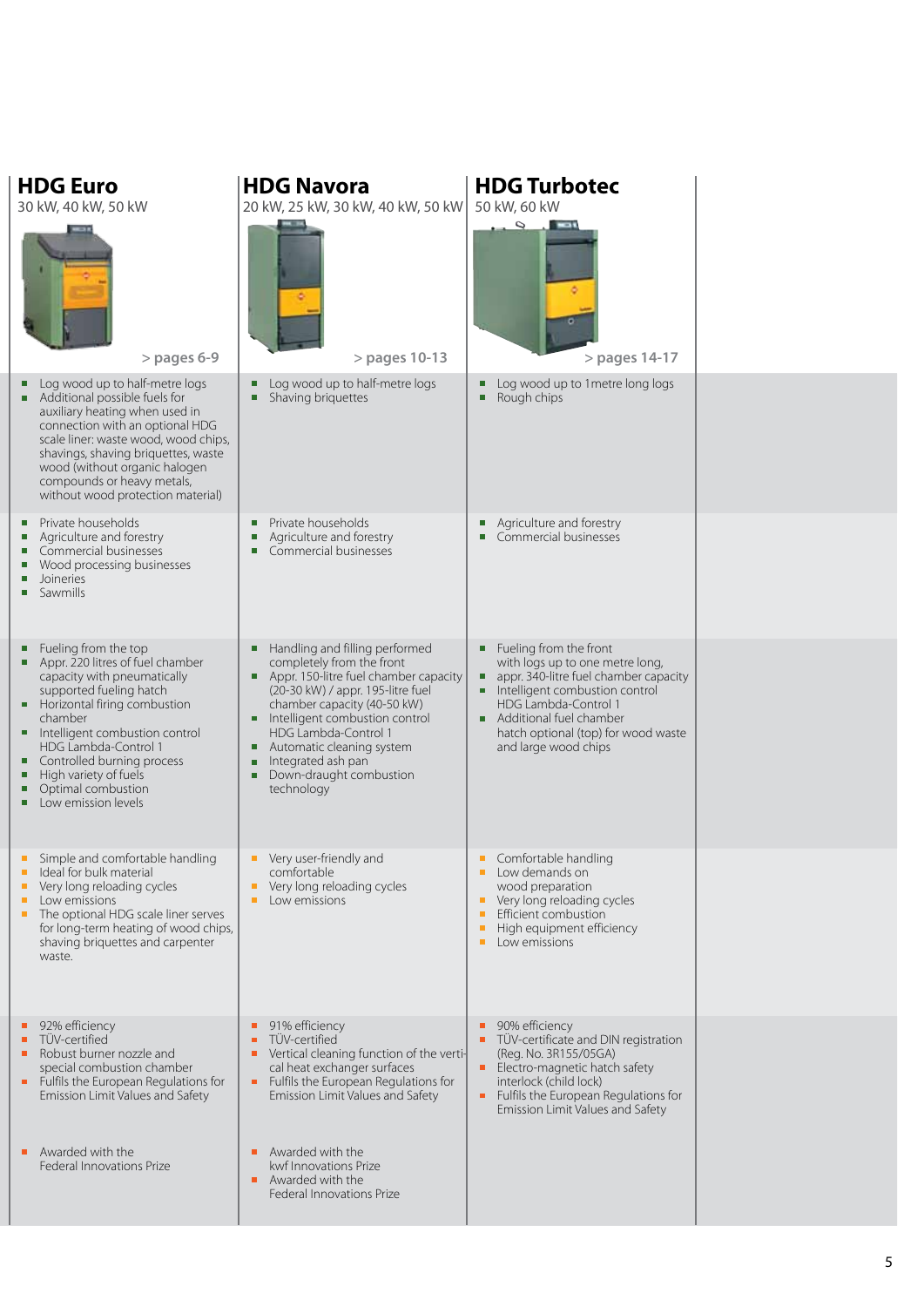### **HDG Log wood boilers**

## **HDG Euro**

### **Highly versatile. Especially economic**

The HDG Euro can burn a wide range of different wood heating material. It is primarily used to heat larger domestic and commercial buildings.

The HDG Euro can be used by wood processing businesses and joineries or carpentries for burning their waste wood.

**Comfortable filling with log wood and bulk material – via the pneumatically supported fuel chamber hatch**

**Long maintenance intervals due to the large ash space**

**High efficiency and low emission levels due to the innovative control system HDG Lambda-Control 1**



- Log wood up to half-metre logs
- Additional possible fuels for auxiliary heating in connection with optional HDG scale liner: waste wood, wood chips, shavings, shaving briquettes, waste wood (without organic halogen compounds or heavy metals, without wood protection material)

**Capacity:**  30 kW, 40 kW and 50 kW





*Every HDG boiler has more than three decades of experience with wood heating systems. And HDG Bavaria's ambition is to make something that is already fine even better.*

#### **Awarded with**

TÜV quality mark

Federal Innovations Prize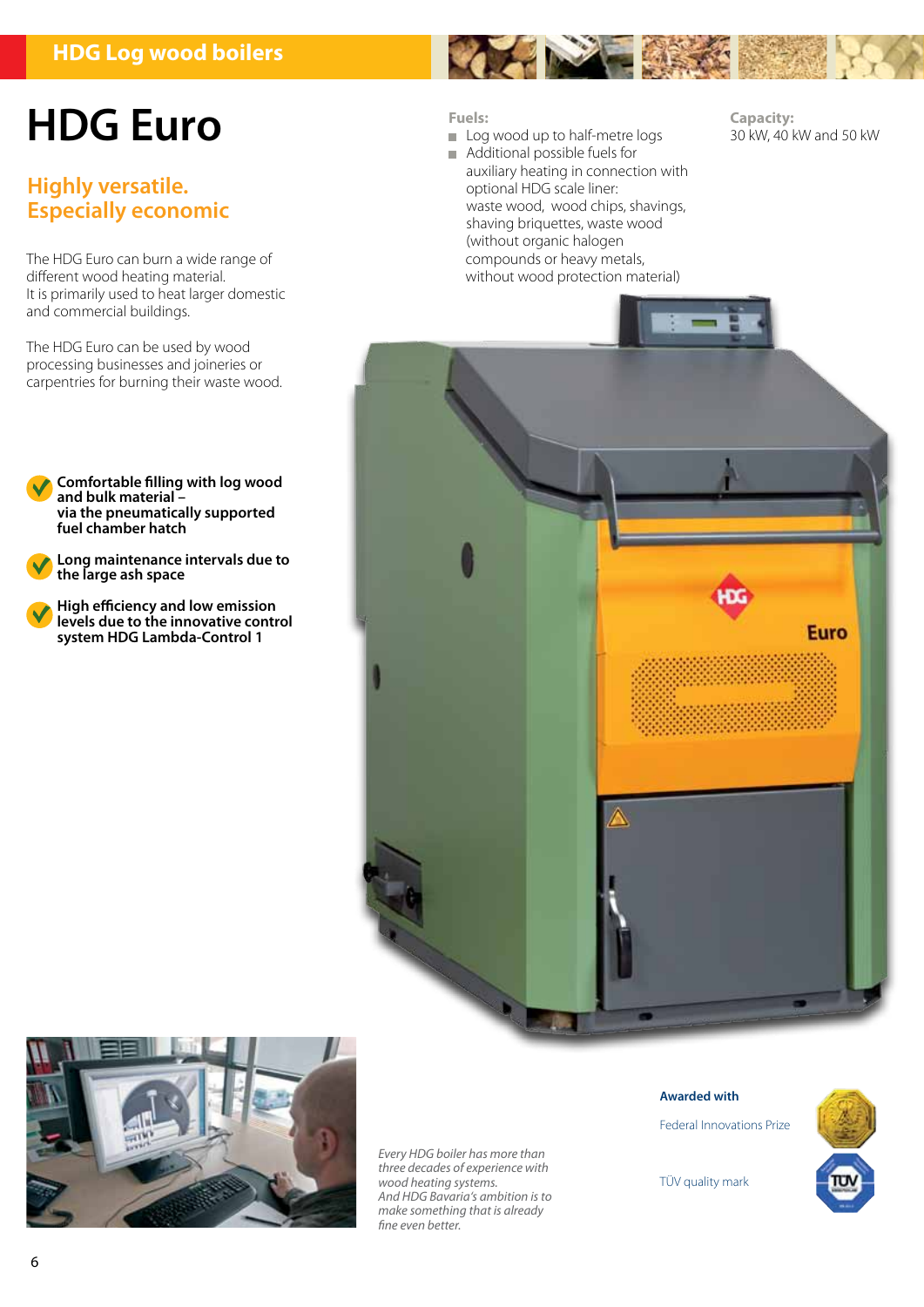





#### **Due the perfected combustion technology, the HDG Euro is a reliable and robust heating boiler.**

The design of the HDG Euro grate allows the use of a wide range of different fuels.

The innovatively constructed and robustly manufactured

burner nozzle allows - together with the secondary combustion chamber - the optimum afterburning of flue gases. At the end of the burning cycle, the air flaps close and the fan switches off; therefore the chimney draft cannot cool the boiler down. Unburned charcoal is intentionally preserved after each burn, this makes re ignition a simple operation.

### **The innovative power and combustion control allows constant heating capacity and low emissions.**

The actuators for primary and secondary air provide the necessary combustion air to the gasification and afterburner zones.

The primary air provides constant output, the secondary air low emissions during the secondary burning cycle.

### **The functional and well designed details enable as comfortable heating as possible using the HDG Euro.**

Log wood and bulk material can be easily loaded into the spacious and conical fuel chamber.

The fuel chamber hatch is easy to open due to the integrated pneumatic support.

The large ash chamber in the boiler allows long maintenance intervals. The cleaning doors on the longitudinal sides allow the use of a small installation space.

#### **Optional accessories:**

#### **Scale lining**

For the long-term combustion of wood chips, shaving briquettes and joinery waste, we offer an optional scale lining to increase the durability of the HDG Euro metal sheets are welded into the fuel chamber and they act as an additional protective lining.



*Suggestion in case of a high demand on wood chips or shavings: optional scale lining for the HDG Euro.*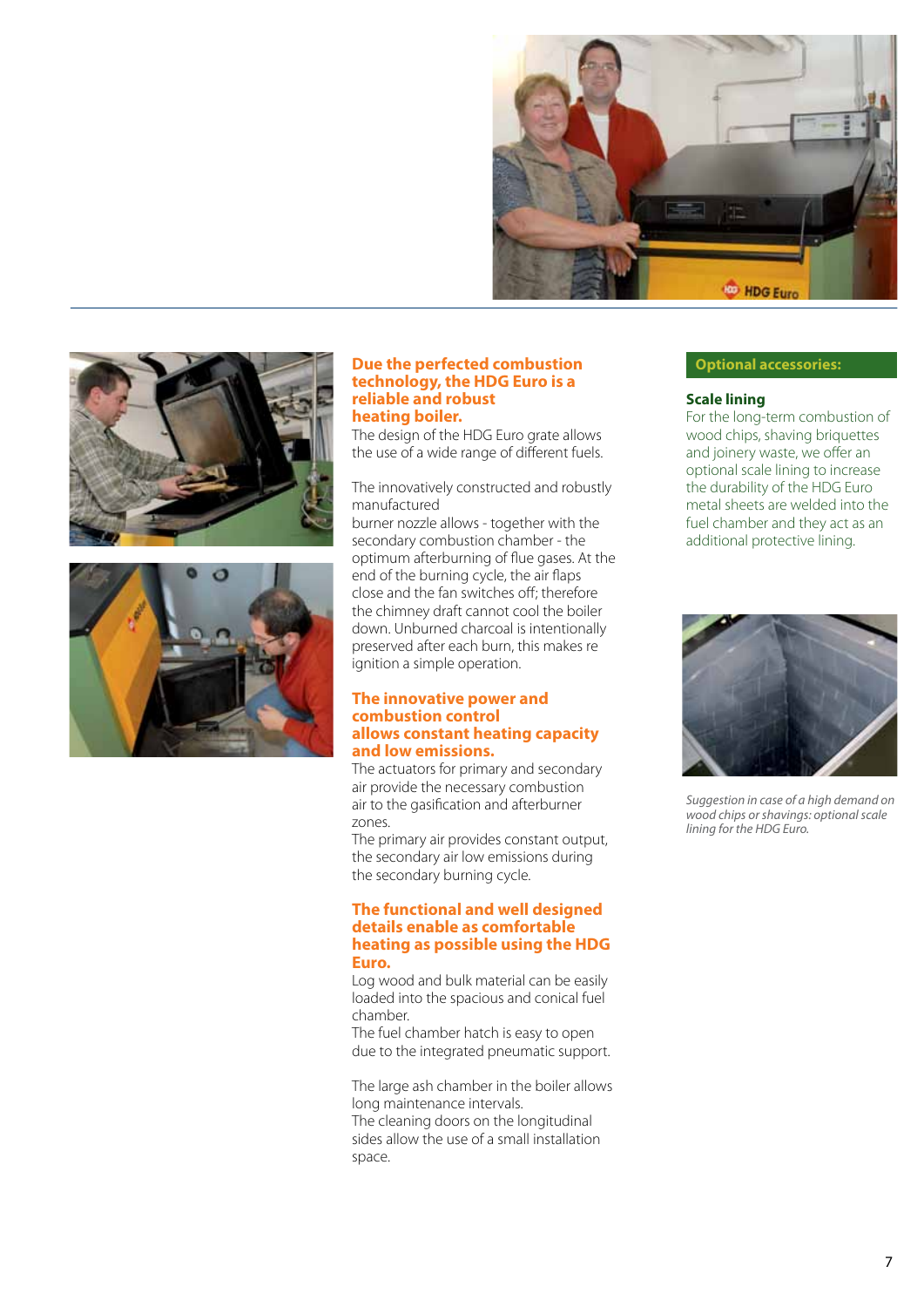

### **HDG Euro Sectional image**



*The fuel chamber is made of 10 mm thick quality steel sheets: durable due to its robust construction.*



*The most robust cast grating with practical cleaning opening.*

8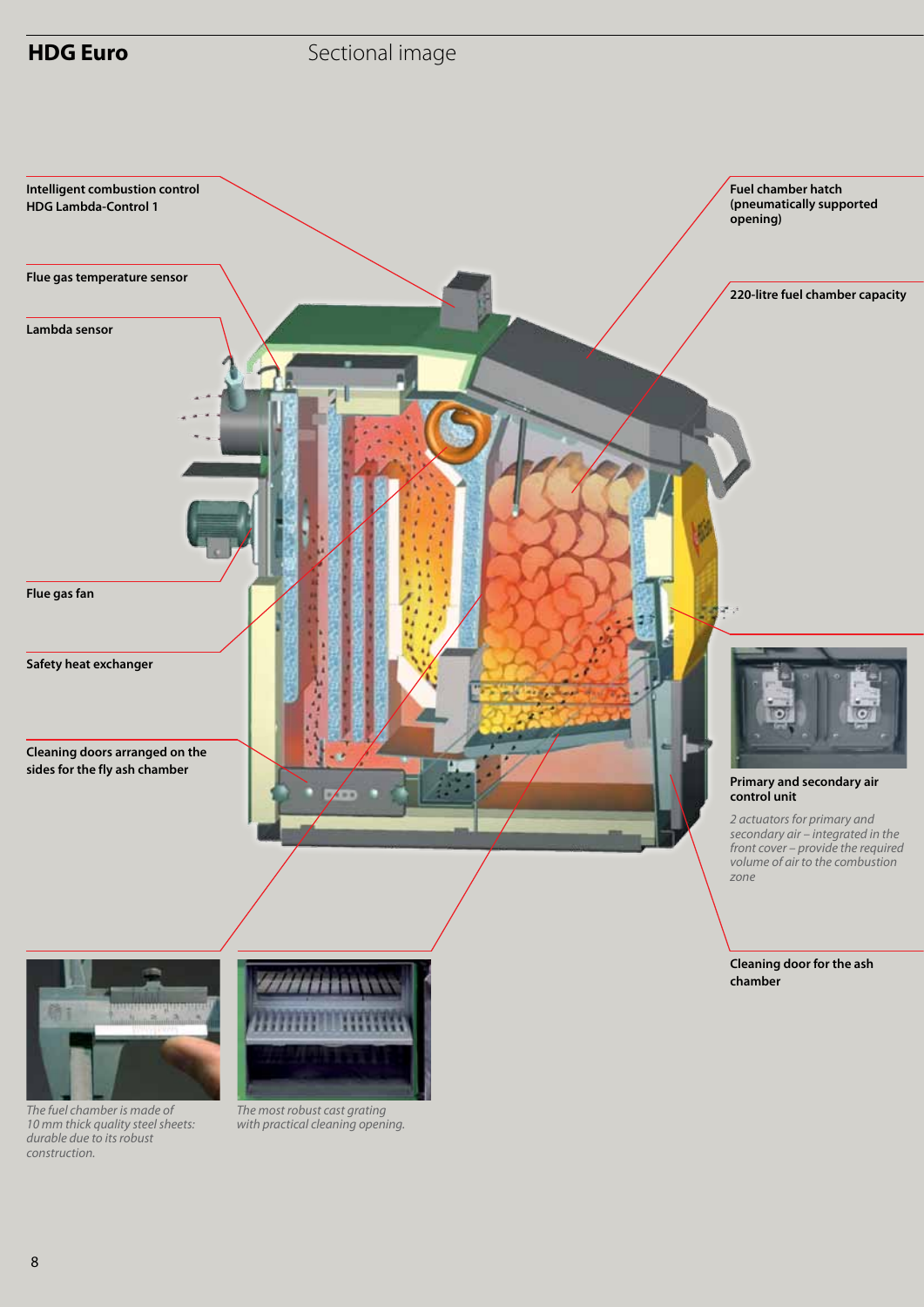### Control technology

The HDG Euro is equipped with an innovative HDG control system.



### HDG Lambda-Control 1(LC1)

Combustion control with Lambda sensor, including return temperature control and the utilisation of residual heat

For detailed information see pages 18-19.

### Safety and the environment

The HDG Euro has lower emission levels than those permitted by law and fulfils all safety regulations of the European countries (as of 07/07).

### Delivery ready for connections

The HDG Euro is delivered with electric components ready to be connected and with assembled cladding. This enables a quick and simple installation.

Technical data





| <b>HDG Euro</b>                   |             | 30                | 40              | 50              |
|-----------------------------------|-------------|-------------------|-----------------|-----------------|
|                                   |             | LC <sub>1</sub>   | LC <sub>1</sub> | LC <sub>1</sub> |
| Nominal thermal power             | kW          | 30                | 40              | 50              |
| Lowest thermal power              | kW          | $\qquad \qquad -$ | 30              | 30              |
| Fuel chamber capacity             |             | 220               | 220             | 220             |
| Fuel chamber width                | mm          | 560               | 560             | 560             |
| Fuel chamber depth                | mm          | 407               | 407             | 407             |
| Water capacity                    |             | 178               | 178             | 178             |
| Flue pipe connection              | mm          | 180               | 180             | 180             |
| Required flue draught             | Pa          | 13                | 14              | 15              |
| max. permitted operating pressure | bar         | 3                 | 3               | $\mathbf{R}$    |
| max. supply temperature           | $^{\circ}C$ | 95                | 95              | 95              |
| Boiler weight                     | кg          | 979               | 979             | 979             |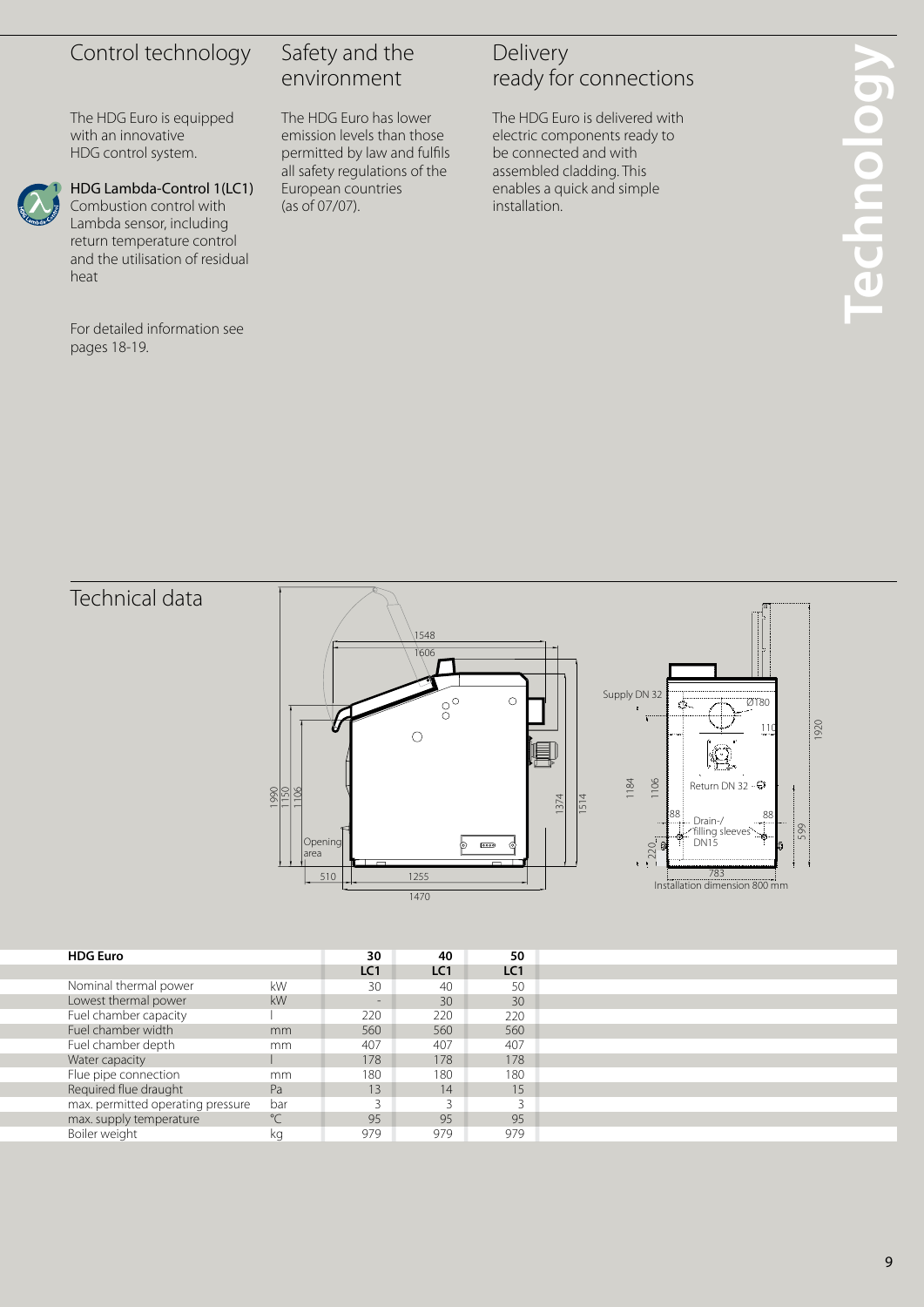### **HDG Log wood boilers**

## **HDG Navora**

### **Comfortable and compact**

The HDG Navora excels in highly comfortable operation. Due to its space-saving construction - low installation width and small installation space - it is easy to install in small boiler rooms and therefore it is highly suitable for single or dual family houses



**All handling operations filling, adjustment, cleaning - from the front**

**Large, wide opening filling and cleaning doors for easy maintenance**

**Flue gases are exhausted safely through the bypass flap during filling**

**Cleaning of the vertical heat exchanger surfaces hand operated from the front**





*HDG continually supports research and development in the field of renewable energies through unique projects in the test laboratories arranged for that purpose.*

#### **Awarded with**

kwf Innovations Prize 2006



Federal Innovations Prize 2007

Log wood up to half-metre logs

**Shaving briquettes** 

**Fuels:**

**Capacity:**  20 kW, 25 kW, 30 kW, **NEW:** 40 kW, 50 kW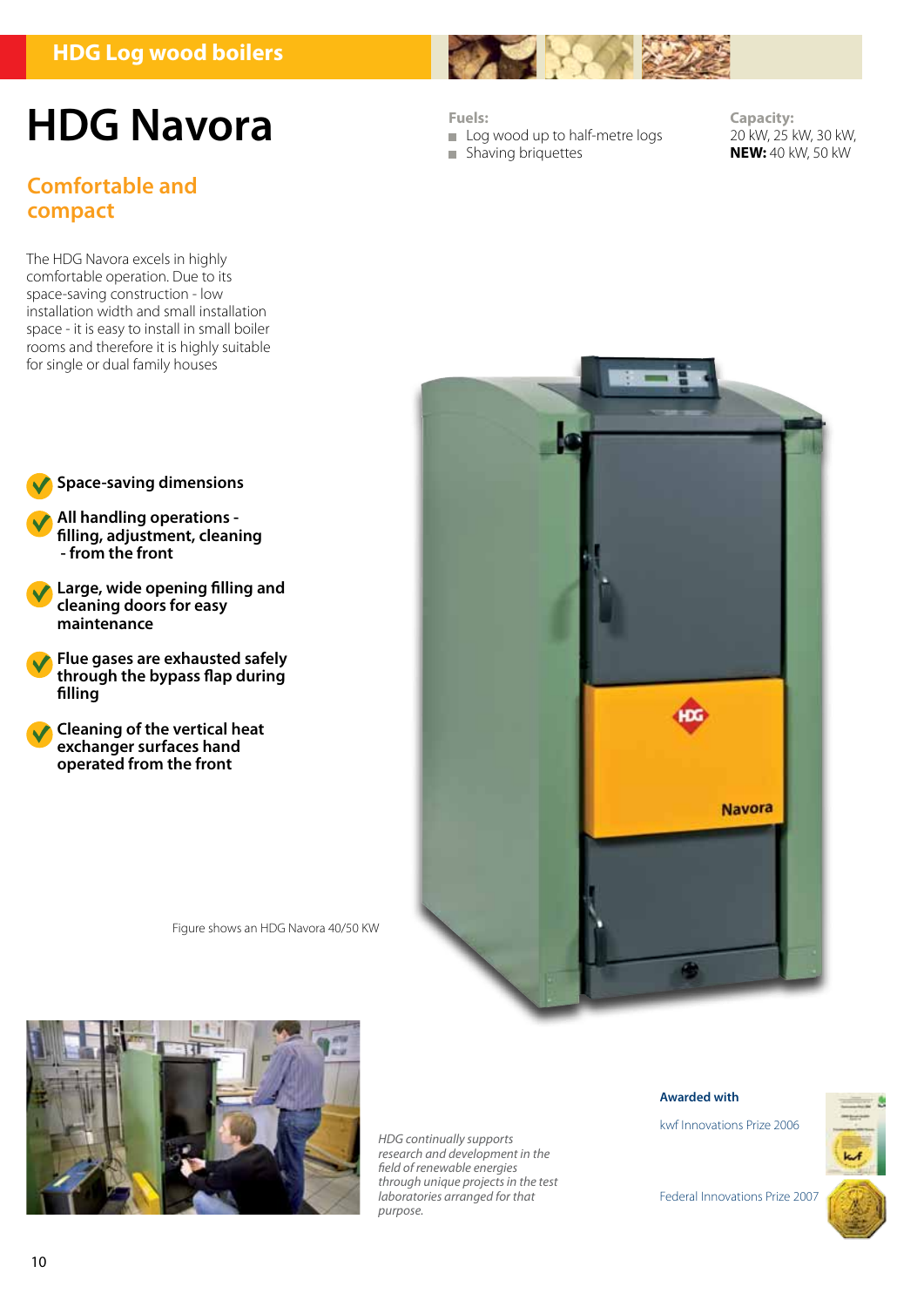*"With competent advice from the HDG team, we were able to integrate the HDG Navora optimally in our small heating room."*



*The Moser family uses an HDG Navora with 30 kW and a 2000 l accumulator for heating.*

### **Demonstratively user-friendly.**

Operation of the HDG Navora is undertaken from the front. Here, the large fuel chamber hatch, the operating elements of the control system and the operating lever of the bypass flap are located. Due to the large fuel chamber – this amounts to 150 litre for 30 kW and 195 litre for from 40/50 kW – very long reloading cycles are achieved. During reloading, the flue gases are exhausted through the bypass flap.

#### **Ingeniously designed: cleaning of the heat exchanger surfaces from the front.**

The integrated vertical cleaning turbulators can be operated comfortably from the front.

For the HDG Navora 20/25/30, the operation is connected to the bypass flap, and for the HDG Navora 40/50 an individual cleaning lever is available. This cleaning system enables highly efficient annualized operation.

### **Easy and quick cleaning.**

All cleaning hatches are large-size and easily accessible. The combustion chamber of the HDG Navora is made of high quality heat resistant elements. The straight surfaces are easily cleaned from the front. The cleaning tool is included in the scope of delivery.

### **Quality. For a long lifetime.**

HDG heating systems excel in their long lifetime. The HDG Navora is fully equipped in the fuel chamber with exchangeable panels. These protect the quality steel sheets from high temperatures and allow the wood to settle easily.





*The whole operation - whether fueling, operating the bypass flap and cleaning of the vertical heat exchanger surfaces. All processes are possible from the front.*







*The large-size fueling hatch and cleaning door with an opening angle of over 100 degrees make the operation easy.*

*The boiler is equipped with an integrated ash pan. This allows easy ash removal and is simply pushed into the lower boiler cladding.*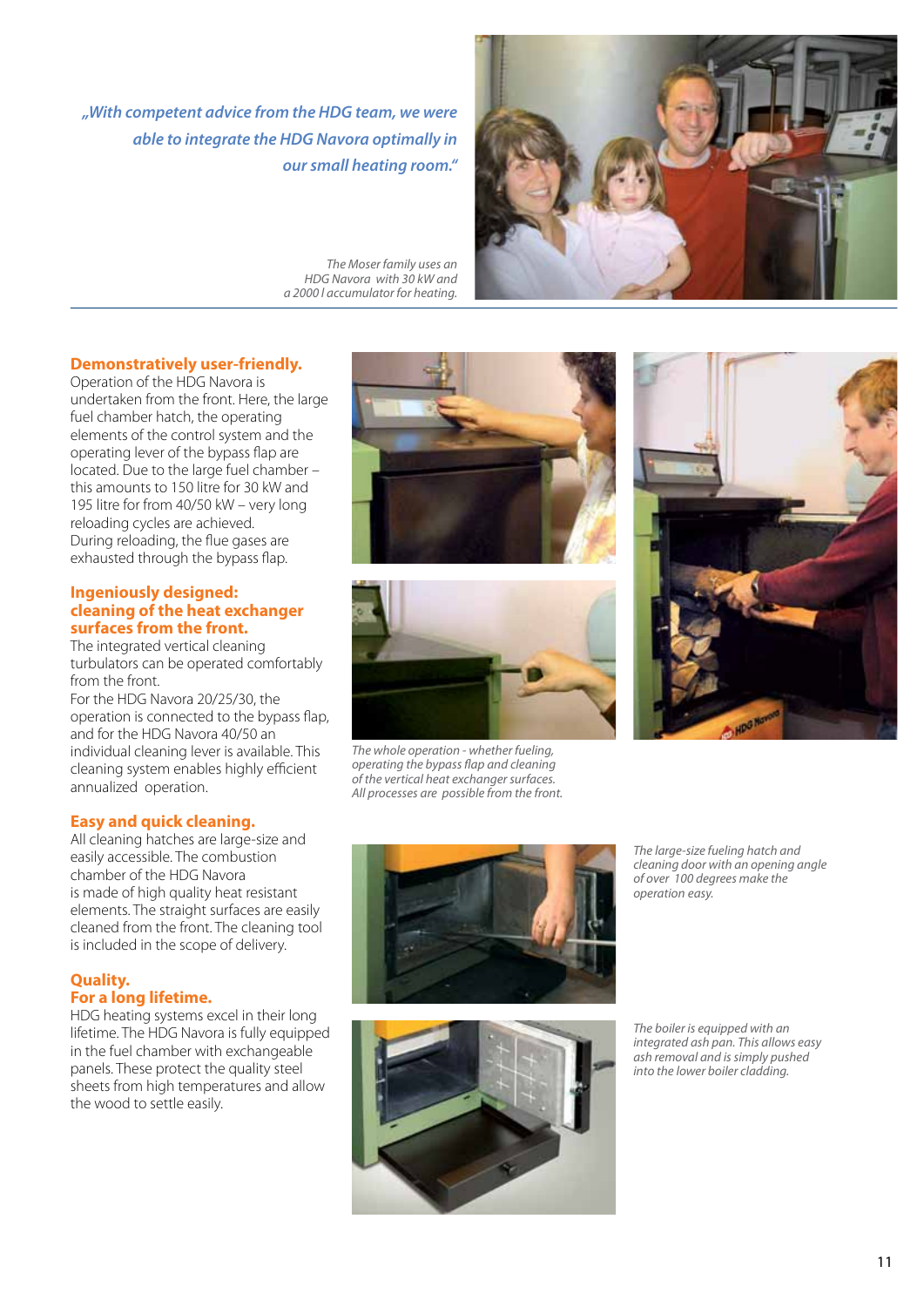





Bypass flap closed



*Bypass flap open and turbulators activated*

*The ventilation of the fueling and cleaning doors allows lower temperatures on the outside of the boiler, and thereby the heat stays where it belongs - in your heating system.*

*The doors can be mounted to the left or right optionally.*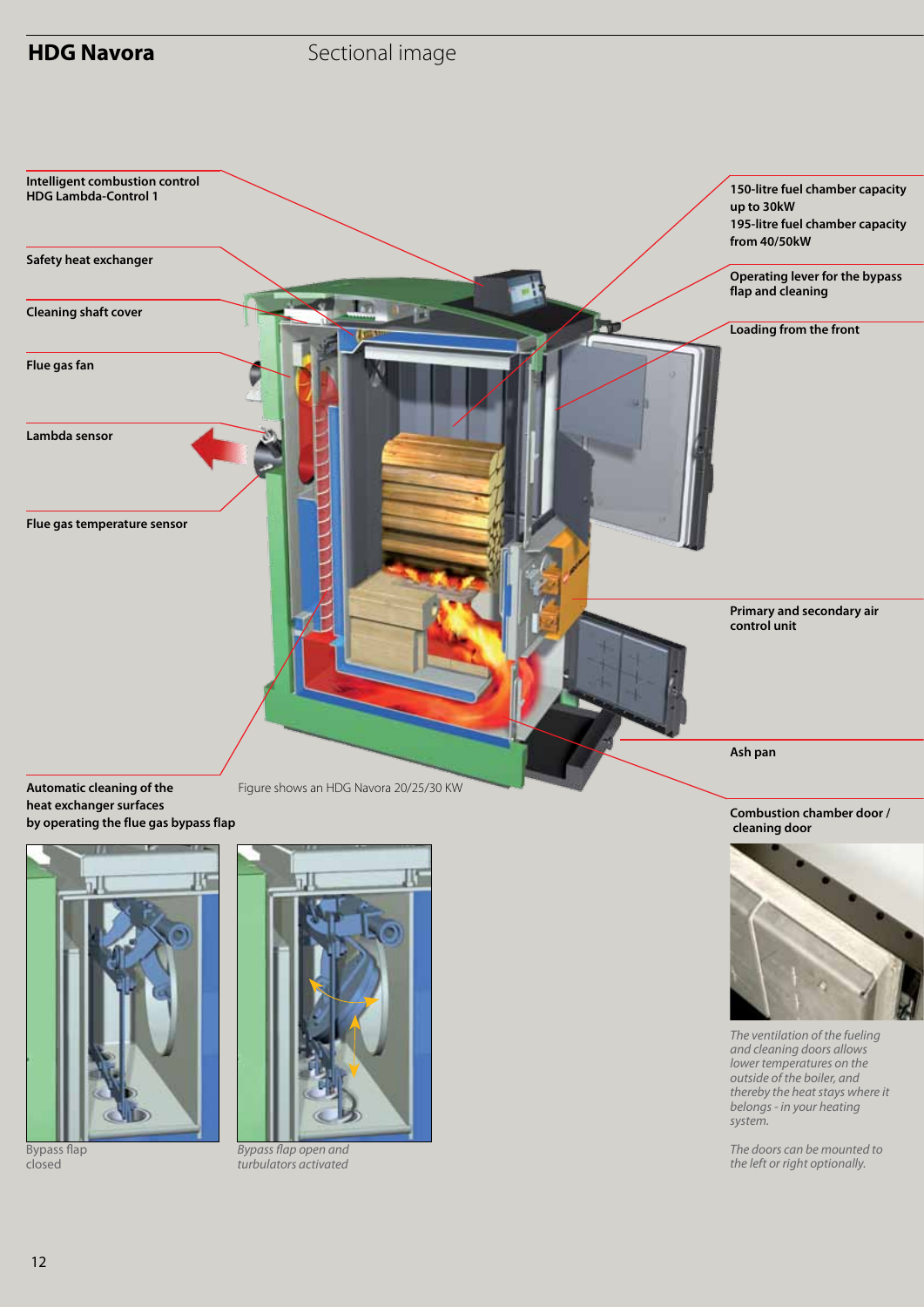### Control technology



### **HDG Lambda-Control 1 (LC1)**

### Safety and the environment

### Delivery ready for connections

### Technical data



|                                                                            | Control technology                                                                                                                                      |                      | Safety and the<br>environment                                                                                                                                         |                       |                                          |                                       |  |  |
|----------------------------------------------------------------------------|---------------------------------------------------------------------------------------------------------------------------------------------------------|----------------------|-----------------------------------------------------------------------------------------------------------------------------------------------------------------------|-----------------------|------------------------------------------|---------------------------------------|--|--|
|                                                                            | HDG Lambda-Control 1 (LC1)<br>Combustion control with<br>Lambda sensor, including return<br>temperature control and the<br>utilisation of residual heat |                      | The HDG Navora has lower<br>emission levels than those<br>permitted by law and fulfils all<br>safety regulations of the<br>European countries (as of 07/07).          |                       | echnolog                                 |                                       |  |  |
|                                                                            | For detailed information see<br>pages 18-19.                                                                                                            |                      | Delivery<br>ready for connections                                                                                                                                     |                       |                                          |                                       |  |  |
|                                                                            |                                                                                                                                                         |                      | The HDG Navora is delivered<br>with electric components<br>ready to be connected and<br>with assembled cladding. This<br>enables a quick and simple<br>commissioning. |                       |                                          |                                       |  |  |
| Technical data                                                             |                                                                                                                                                         |                      |                                                                                                                                                                       |                       |                                          |                                       |  |  |
| ∴ Thermal<br>protection DN15<br>Ģ.<br><b>HDG Navora 20/25/30</b>           | <b>D.</b><br>$\mathbb{Q}^{\mathbb{C}}$<br>Return DN 32-<br>Filling /<br>draining<br>DN 25<br>8                                                          | HDG Navora 40/50     |                                                                                                                                                                       |                       | protection DN15<br>Return DN 32<br>DN 25 | Supply DN 32<br>Filling /<br>draining |  |  |
| <b>HDG Navora</b>                                                          |                                                                                                                                                         | 20                   | 25                                                                                                                                                                    | 30<br>LC <sub>1</sub> | 40<br>LC <sub>1</sub>                    | 50                                    |  |  |
| Nominal thermal power                                                      | kW                                                                                                                                                      | LC1<br>20            | LC1<br>25                                                                                                                                                             | 30                    | 40                                       | LC1<br>50                             |  |  |
| Lowest thermal power                                                       | kW                                                                                                                                                      | $\blacksquare$       | 20                                                                                                                                                                    | 20                    | $\blacksquare$                           | 40                                    |  |  |
| Fuel chamber capacity                                                      |                                                                                                                                                         | 150                  | 150                                                                                                                                                                   | 150                   | 195                                      | 195                                   |  |  |
| Fuel chamber depth<br>Fuel chamber width                                   | mm<br>mm                                                                                                                                                | 560<br>330           | 560<br>330                                                                                                                                                            | 560<br>330            | 560<br>430                               | 560<br>430                            |  |  |
| Water capacity                                                             |                                                                                                                                                         | 168                  | 168                                                                                                                                                                   | 168                   | 245                                      | 245                                   |  |  |
| Required flue draught                                                      | Pa                                                                                                                                                      | 9                    | 9                                                                                                                                                                     | 9                     | 9                                        | 9                                     |  |  |
| max. permitted operating pressure<br>max. supply temperature               | bar<br>$\overline{C}$                                                                                                                                   | $\overline{3}$<br>95 | $\overline{3}$<br>95                                                                                                                                                  | $\mathbf{3}$<br>95    | $\overline{3}$<br>95                     | $\mathsf 3$<br>95                     |  |  |
| Boiler weight                                                              | kg                                                                                                                                                      | 680                  | 680                                                                                                                                                                   | 680                   | 880                                      | 880                                   |  |  |
| <b>HDG Navora - Dimensions</b>                                             |                                                                                                                                                         |                      |                                                                                                                                                                       |                       |                                          |                                       |  |  |
| Flow connection                                                            | Α                                                                                                                                                       | 1405                 | 1405                                                                                                                                                                  | 1405                  | 1460                                     | 1460                                  |  |  |
| Boiler width (without safety heat exchanger connections)                   | B                                                                                                                                                       | 634                  | 634                                                                                                                                                                   | 634                   | 734<br>435                               | 734                                   |  |  |
| Return connection<br>Flue connection                                       | C<br>D                                                                                                                                                  | 382<br>900           | 382<br>900                                                                                                                                                            | 382<br>900            | 955                                      | 435<br>955                            |  |  |
| Height of boiler without control unit                                      | E                                                                                                                                                       | 1532                 | 1532                                                                                                                                                                  | 1532                  | 1592                                     | 1592                                  |  |  |
| Total length (with fueling hatch open including flue gas fan)              | F                                                                                                                                                       | 1677                 | 1677                                                                                                                                                                  | 1677                  | 1732                                     | 1732                                  |  |  |
| Length of boiler without mounted accessories<br>Protrusion of flue gas fan | G<br>Н                                                                                                                                                  | 1031<br>191          | 1031<br>191                                                                                                                                                           | 1031<br>191           | 1085<br>246                              | 1085<br>246                           |  |  |
| Diameter of flue gas pipe connection                                       |                                                                                                                                                         | 150                  | 150                                                                                                                                                                   | 150                   | 150                                      | 150                                   |  |  |
| Width of fuel chamber hatch                                                | $\overline{\phantom{a}}$                                                                                                                                | 490                  | 490                                                                                                                                                                   | 490                   | 490                                      | 490                                   |  |  |
| Height of fuel chamber hatch                                               | Κ                                                                                                                                                       | 619                  | 619                                                                                                                                                                   | 619                   | 619                                      | 619                                   |  |  |
|                                                                            |                                                                                                                                                         |                      |                                                                                                                                                                       |                       |                                          | 13                                    |  |  |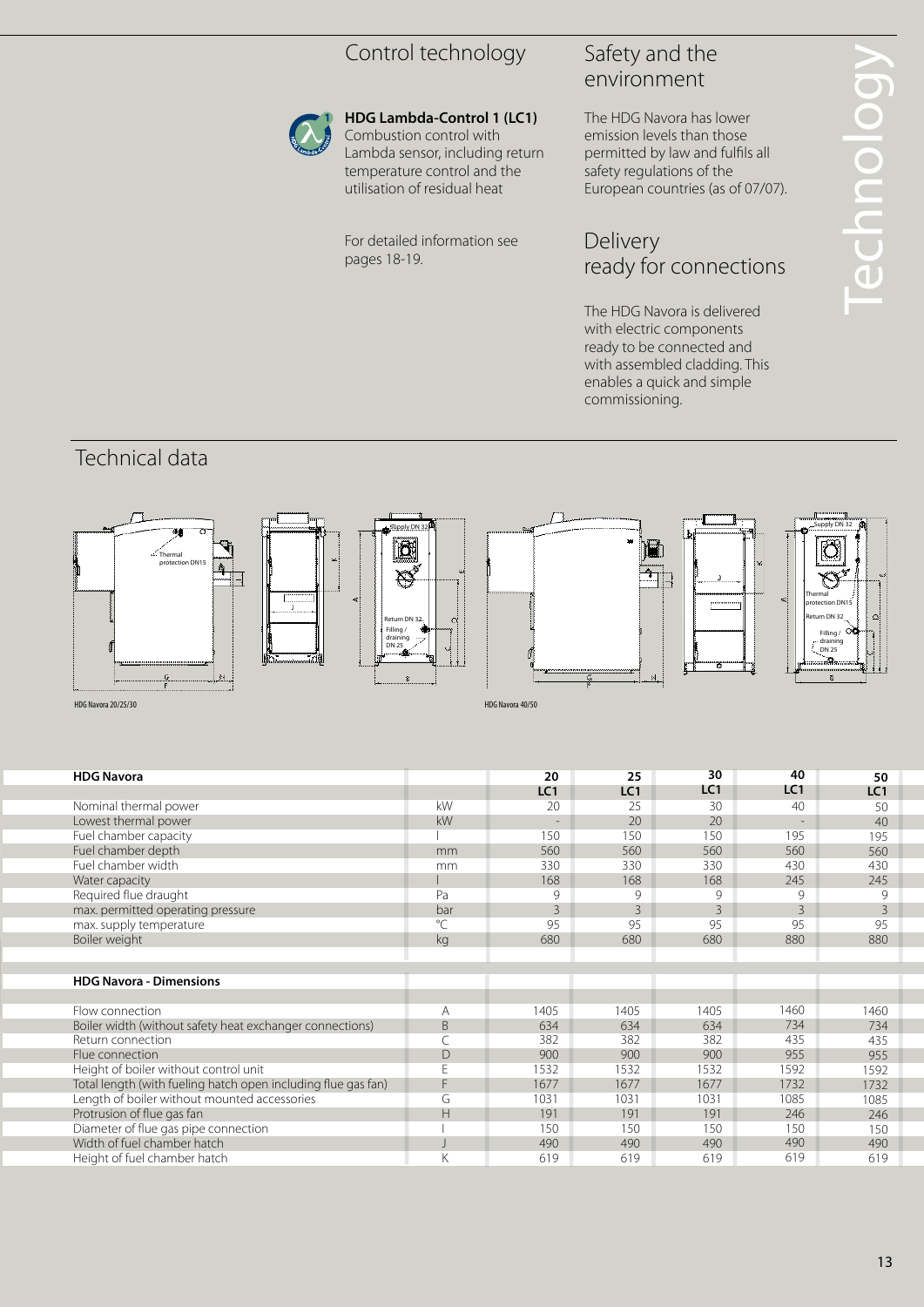

### **Comfortable and safe**

**Fuels:**

Log wood up to 1 metre logs

 $-42$ 

Rough chips

**Capacity:**  50 kW and 60 kW

The HDG Turbotec is the ideal wood heating boiler for businesses, agricultural and forestry plants. Its enormous fuel chamber is 340-litre and can be filled with metre logs.

Its high efficiency enables high economy with low amounts of ash.

**340-litre fuel chamber**

**Log wood sizes up to**

**Low amounts of ash**

**Highest efficiency and low emission levels** 

**HDG Lambda-Control 1**

**due to the innovative control**

**Highly effective due to its heat exchanger design**

**1-metre long**

**system** 





*HDG pays special attention to meeting the highest quality requirements when processing materials and manufacturing the boiler.*



(Reg. No. 3R155/05GA)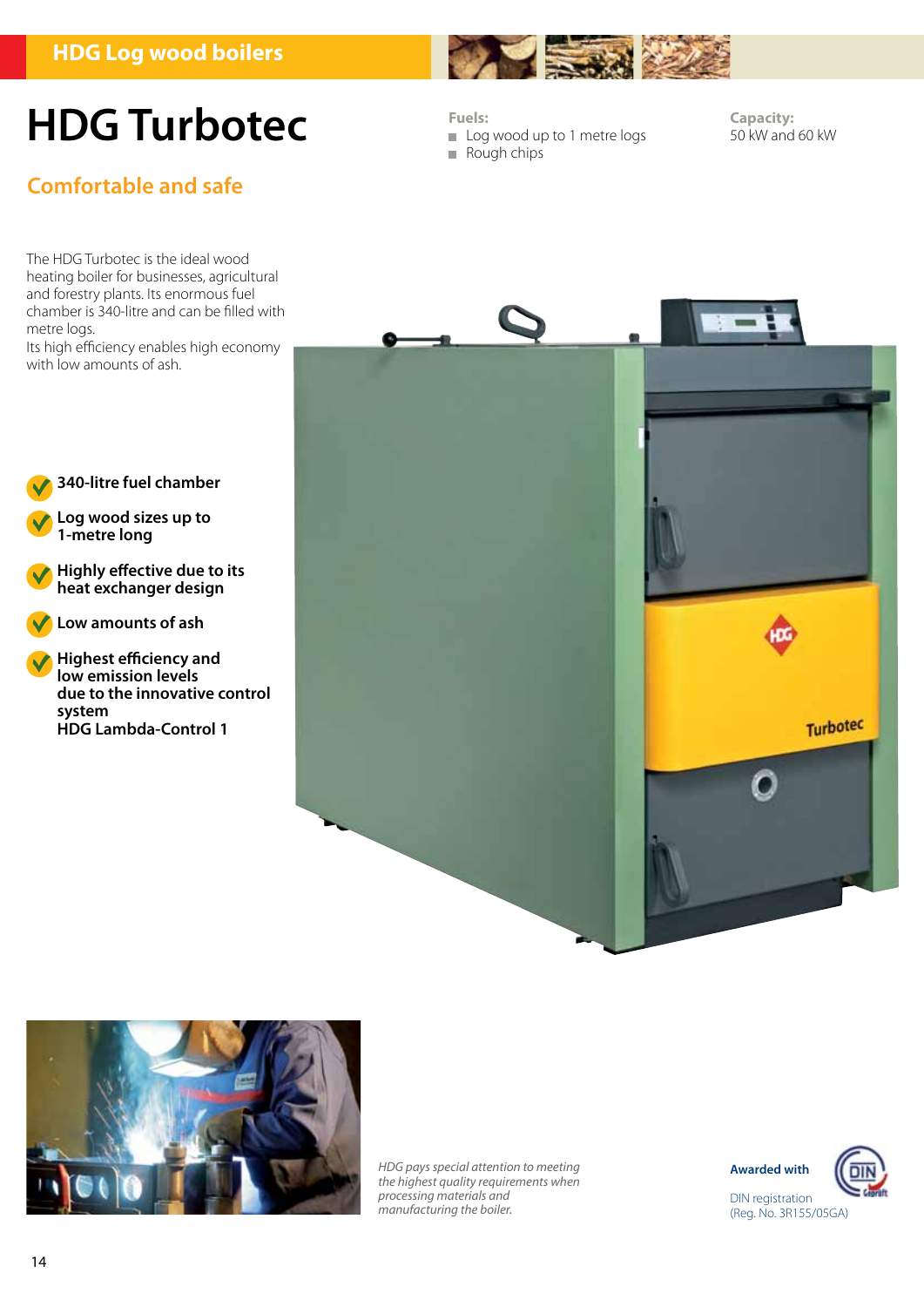*"Especially in the transitional season, a single filling of my Turbotec often lasts for several days."*

*The Krinner family uses a HDG Turbotec with an 5000 l accumulator for heating.* 



### **Optional accessories:**

**Additional fueling hatch**  Upon request, we equip the HDG Turbotec with an additional upper fueling hatch - ideal for easy filling with large wood chips and wood waste pieces.





*HDG Turbotec with optional top fuel chamber hatch. (delivery times upon request).*



### **Robust when selected, reliable in operation**

The HDG Turbotec ideally suitable for burning metre-long logs. This saves time and work - during the preparation of wood and the operation if the heating system. That is why this is the ideal log wood boiler for use in agriculture and forestry, as well as commercial businesses.

### **High efficiency and easy maintenance: The combustion technology of HDG Turbotec.**

The combustion chamber is clad with fire-proof concrete. After the end of each complete burning cycle, the air flaps close and the fan switches off automatically; therefore the chimney draft cannot cool the boiler down, this raises the overall efficiency. The residual charcoal allows easy re-ignition.

#### **The innovative power and combustion control allows constant heating capacity and low emissions.**

The actuators for primary and secondary air provide the necessary burning air to the gasification and secondary combustion zones. The primary air provides constant capacity, the secondary air low emissions during the complete burning cycle.

*The fuel chamber hatch is equipped with an electro-magnetic safety door latch.*



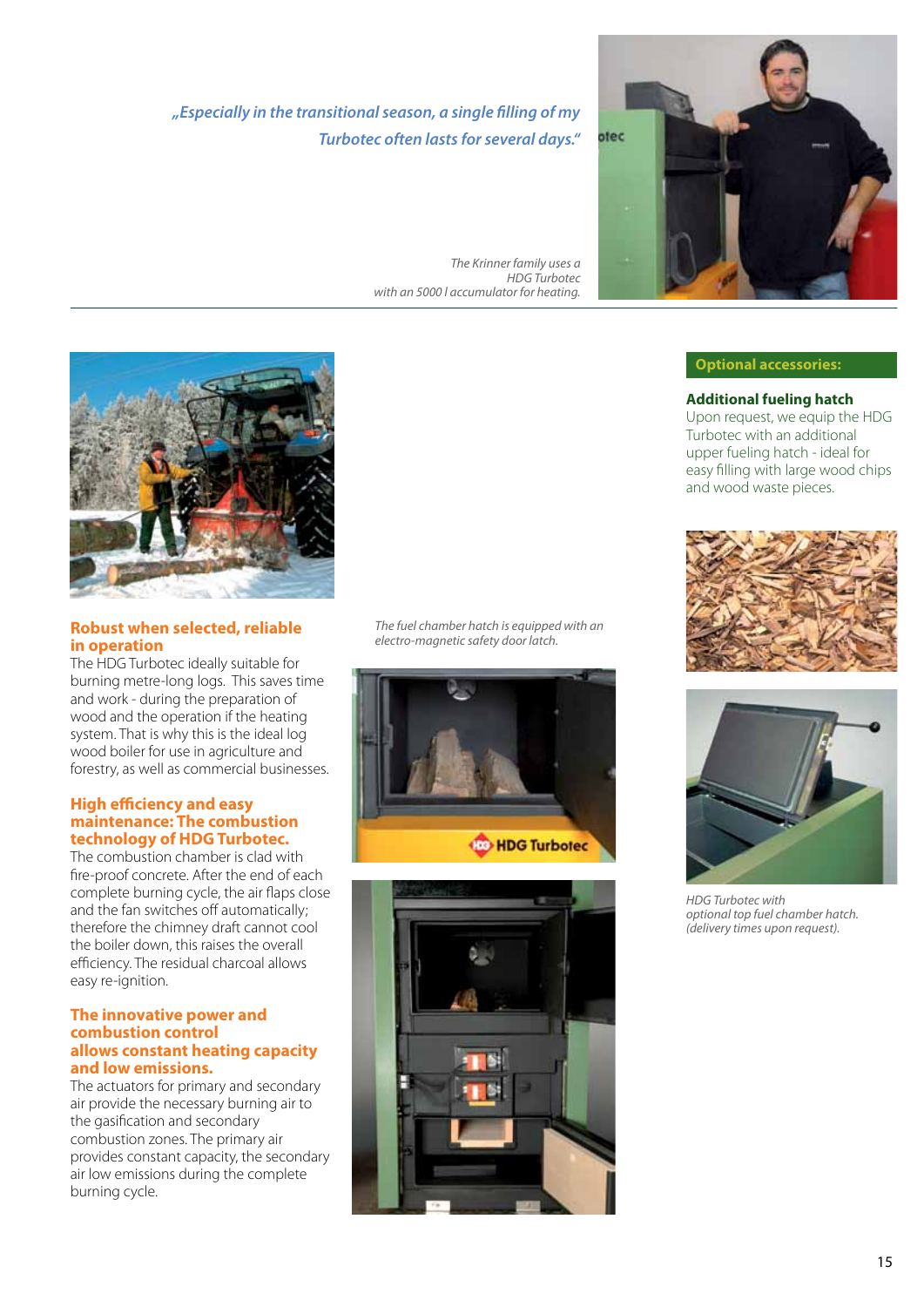



#### **Primary and secondary air control unit**

*2 actuators for primary and secondary air – integrated in the front cover – provide the required volume of air to the combustion zone.*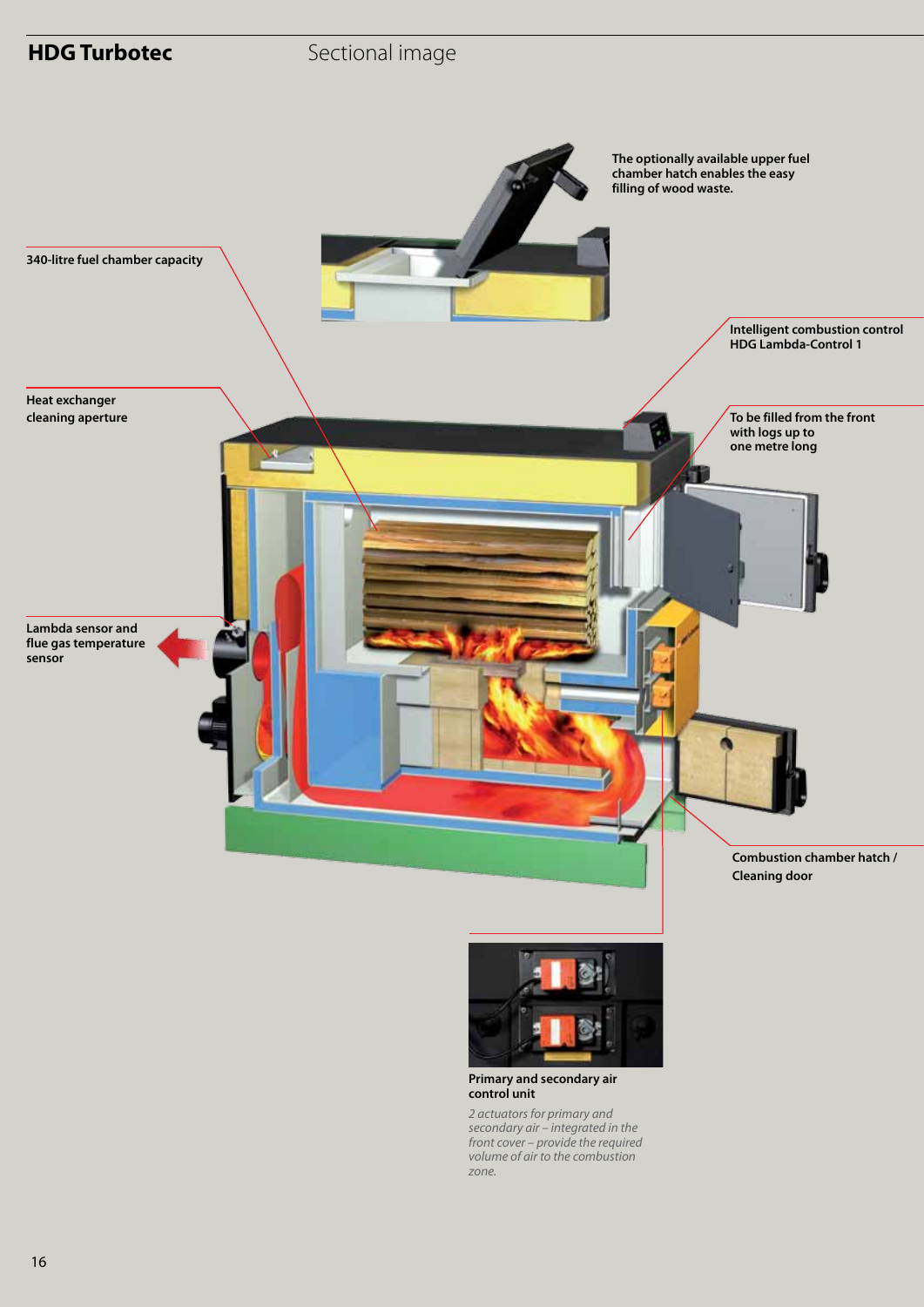### Control technology

### Safety and the environment



**HDG Lambda-Control 1 (LC1)**  Combustion control with Lambda sensor, including return temperature control and the utilisation of residual heat

For detailed information see pages 18-19.

The HDG Turbotec generates much lower emissions than that permitted by the emission limit regulations of all European countries. It fulfils all current safety regulations without any problems.



| <b>HDG Turbotec - Dimensions</b>                                            |    | 50 L            | 60 L            |
|-----------------------------------------------------------------------------|----|-----------------|-----------------|
|                                                                             |    | LC <sub>1</sub> | LC <sub>1</sub> |
| A Flow connection                                                           | mm | 1220            | 1220            |
| B Boiler width                                                              | mm | 820             | 820             |
| C Return connection                                                         | mm | 745             | 745             |
| D Flue pipe connection                                                      | mm | 575             | 575             |
| E Boiler height without HDG Lambda-Control                                  | mm | 1395            | 1395            |
| F Total length with fueling hatch opened                                    | mm | 2445            | 2445            |
| G Boiler length with flue gas fan                                           | mm | 1895            | 1895            |
| H Protrusion of flue gas fan                                                | mm | 230             | 230             |
| Diameter of flue gas pipe connection                                        | mm | 180             | 180             |
| J Boiler length without mounted accessories and flue gas pipe connection mm |    | 1605            | 1605            |
| K Total height with fuel chamber hatch open (option)                        | mm | 1850            | 1850            |
| Fuel chamber depth                                                          | mm | 1100            | 1100            |
| Fuel chamber width                                                          | mm | 540             | 540             |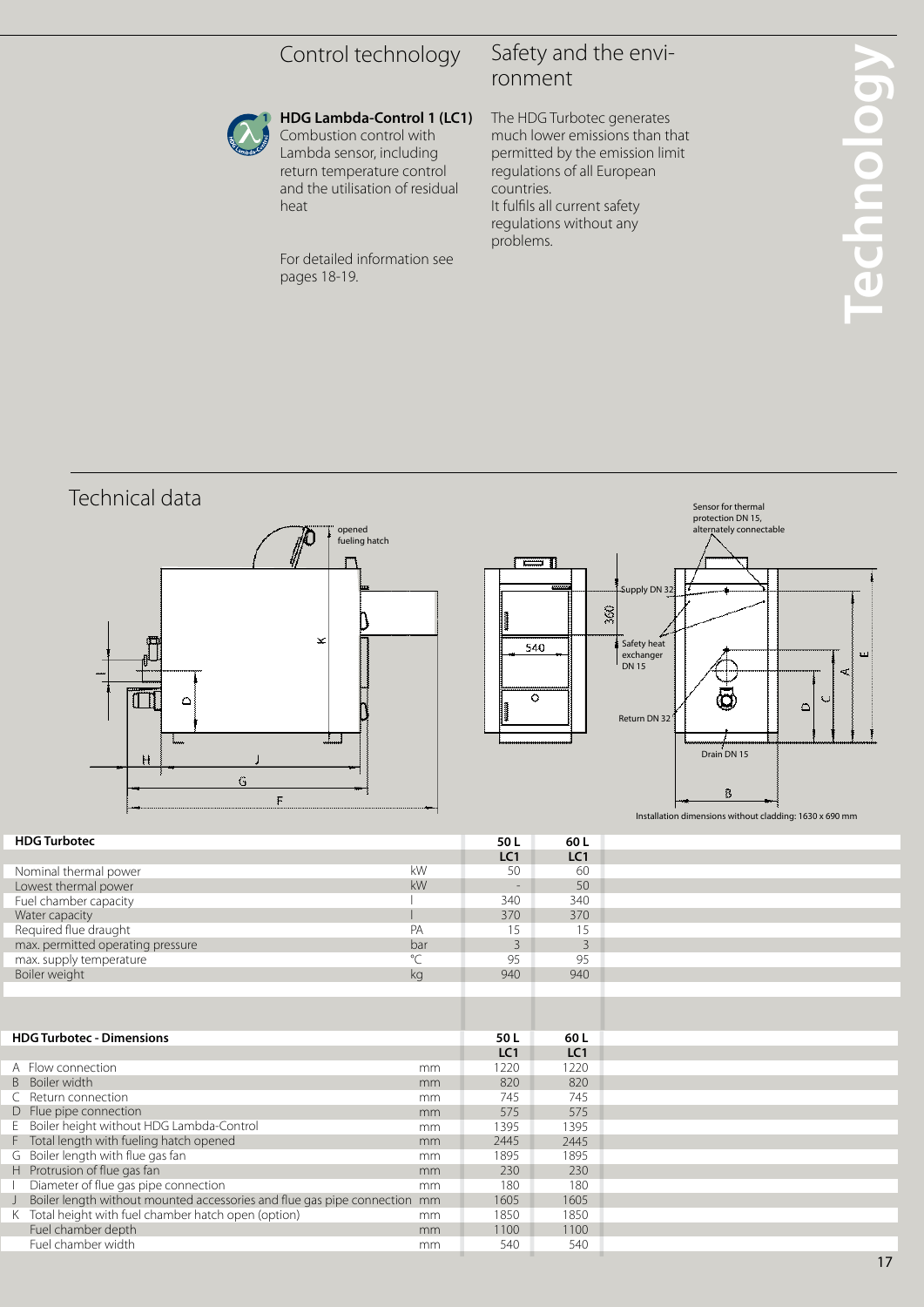## **High-tech for optimal values**

**The HDG control technology uses modern electronics to achieve low emissions, high performance and an excellent economy of the whole heating system.** 

### **HDG Lambda-Control 1**

### **Intelligent energy management**

- The integrated return temperature control prevents corrosion damages.
- The accumulator by-pass allows the prioritized supply of heat and water.

#### **Simple and safe handling**

- During the filling of burning material and cleaning of the boiler, the fuel chamber is automatically ventilated – the flue gases are exhausted by the flue gas fan.
- An easy-to-conduct safety test is included

#### **Protection program**

Once a week - during summer operation, too, - the control starts the protection program automatically to prevent corrosion by ventilating the boiler and the chimney. Additionally, the motors are activated and the mixing valve is moved to the on and off positions in order to prevent the "sticking of moving parts".

#### **Intelligent emission management**

In the HDG Lambda-Control 1, the following parameters are measured continuously and shown on the display:

- $\blacksquare$  the residual oxygen in the flue gas with the help of the Lambda sensor, to achieve optimal combustion,
- $\mathbf{r}$ the flue gas temperature with the help of the flue gas temperature sensor, to achieve a uniform efficiency,
- the temperature of the boiler and the accumulator to determine their operating state.

The HDG Lambda-Control 1 adapts the measured values continuously to the preset optimum values. A uniform combustion quality is achieved also with varying burning material types.

### **Utilisation of residual heat**

The utilisation of residual heat allows the optimal use of burning fuel and achieves very long refilling intervals.

#### **HDG Lambda-Control 1**

#### **Functions**

- Return temperature control
- Flue gas fan control
- Accumulator by-pass Protection program
- 
- Utilisation of residual heat Refilling signal and oil/gas boiler
- activation
- Combustion control with a Lambda sensor and primary and secondary air control



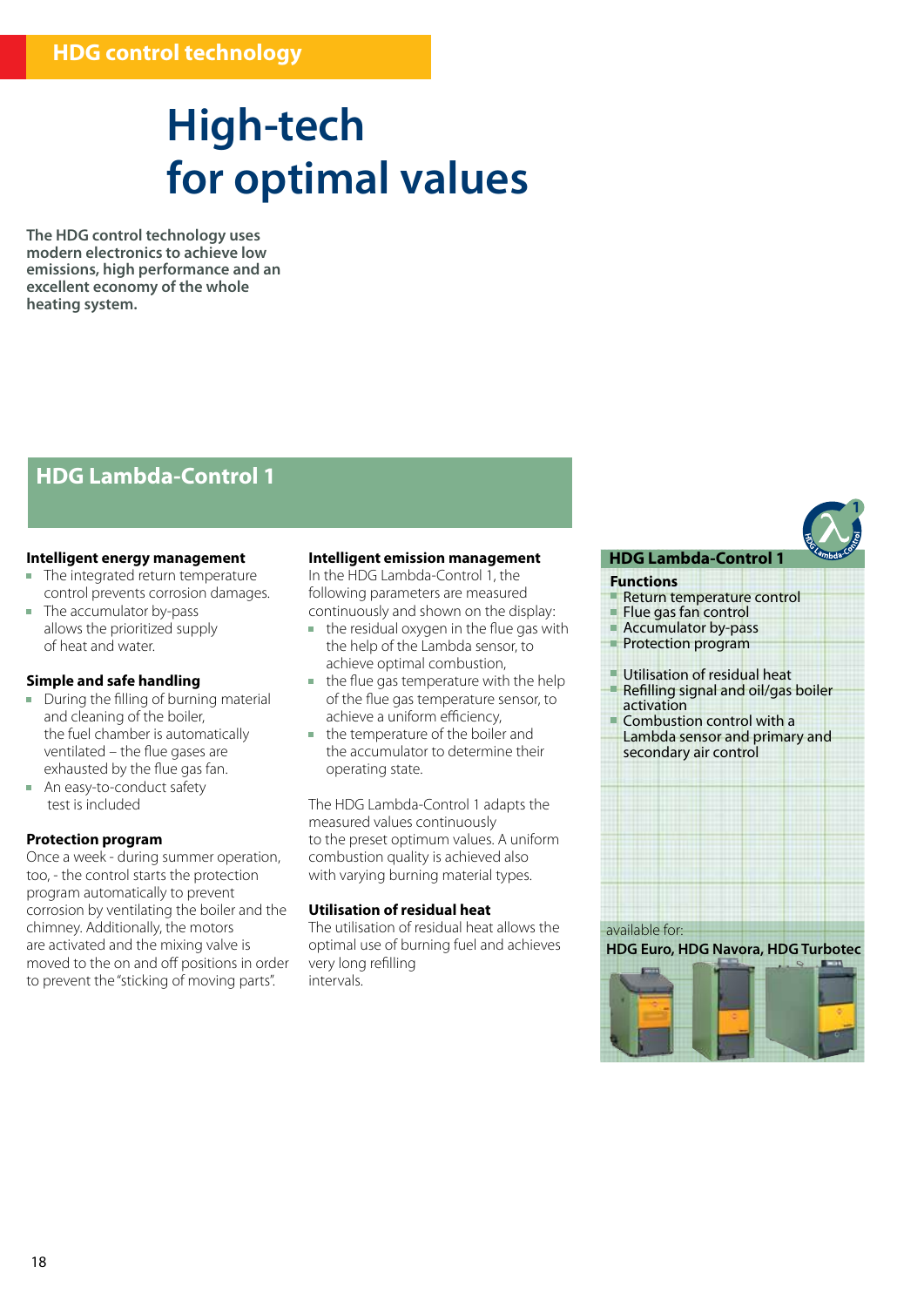



*The refilling signal on the display of the controller or the room thermostat shows that the temperature of the accumulator has fallen e.g. under 40 degrees.*

*Now it is possible to refill, since the accumulator is again in the condition to receive the energy generated.* 

**The HDG Lambda Control regulator**

*The operation of the control system is very simple. For the daily operation, only the refill button is necessary.*

Modern electronics allows further improvement of the performance of the wood heating systems. HDG uses this technology. The HDG Lambda-Control achieves

- $\blacksquare$  high equipment efficiency,
- **IDOW** heating material use
	- and
- **low emission levels.**

#### **Extended protection program**

For the HDG Lambda-Control regulators, the lambda sensor is flushed with air and heated automatically. Therefore, the actuators of the primary and the secondary air flaps are moved in regular intervals.

#### **Combustion control**

The HDG Lambda-Control 1 has a sophisticated combustion control function. With the help of the values determined by the lambda sensor and the flue gas temperature sensor, the primary and secondary air flaps can be controlled precisely so that optimum values are achieved even with increasing circumstances.



*The optimum installation position on the HDG heating boilers allow a very long life expectancy.* 

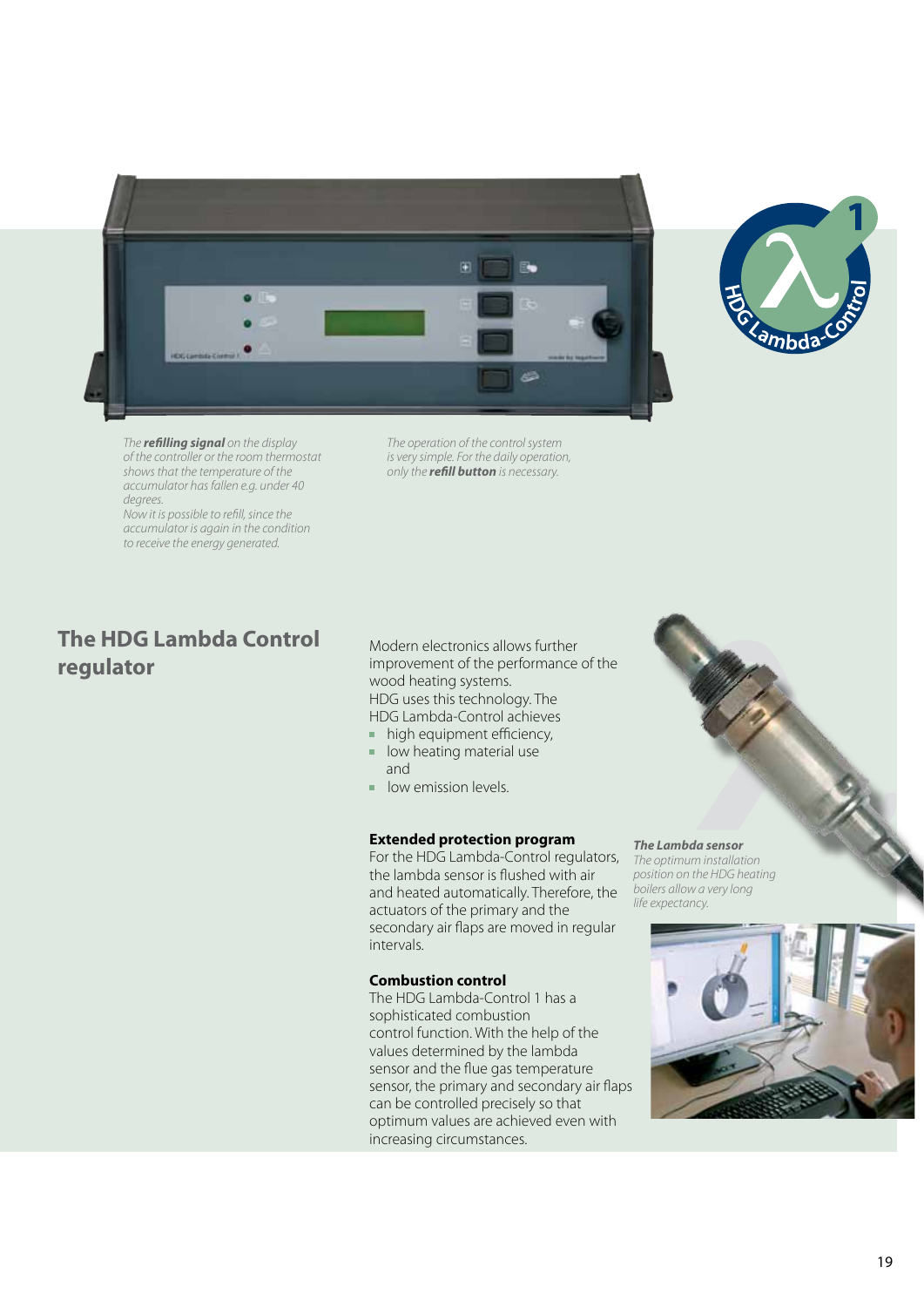## **Components of a perfect system**

**The economic and ecologic performance of a log wood heating system is influenced critically by the quality and the functionality of the additional components. Therefore, HDG pays special attention to these components.** 

**The HDG components have already proven themselves for years, are improved continuously and are adapted exactly to the complete HDG system design.**

**Our HDG experts and your trained and competent heating system consultant support you when designing the perfect heating system using these components (accumulators, controller, pumps etc.) - these are adapted to suit your local building characteristics and your personal requirements.**

### **The HDG Fresh water station**

The HDG Fresh water station heats hot water hygienically using the indirect principle. An extraordinary operational safety withstanding long-term use is achieved by using quality materials. The whole system is equipped with insulation, in order to reduce the heat loss to a minimum. The high capacity microprocessor-controlled regulator allows the generation of hot water with precise temperatures using simple menus and a multifunctional display. Simple

maintenance is possible anytime, since all necessary connections for flushing are readily installed.

The installation of an HDG hot water station offers all advantages of the continuous heating of hot water:

It is only the amount of water required that is heated up. This prevents the growth of bacteria, too.

Minimum static heat loss and low charge temperatures enable lower energy requirements. The energy required is even lower, since there is no need for bacteria

disinfections in hot water stations. The installation of an HDG hot water station is time-saving and incurs lower installation costs.





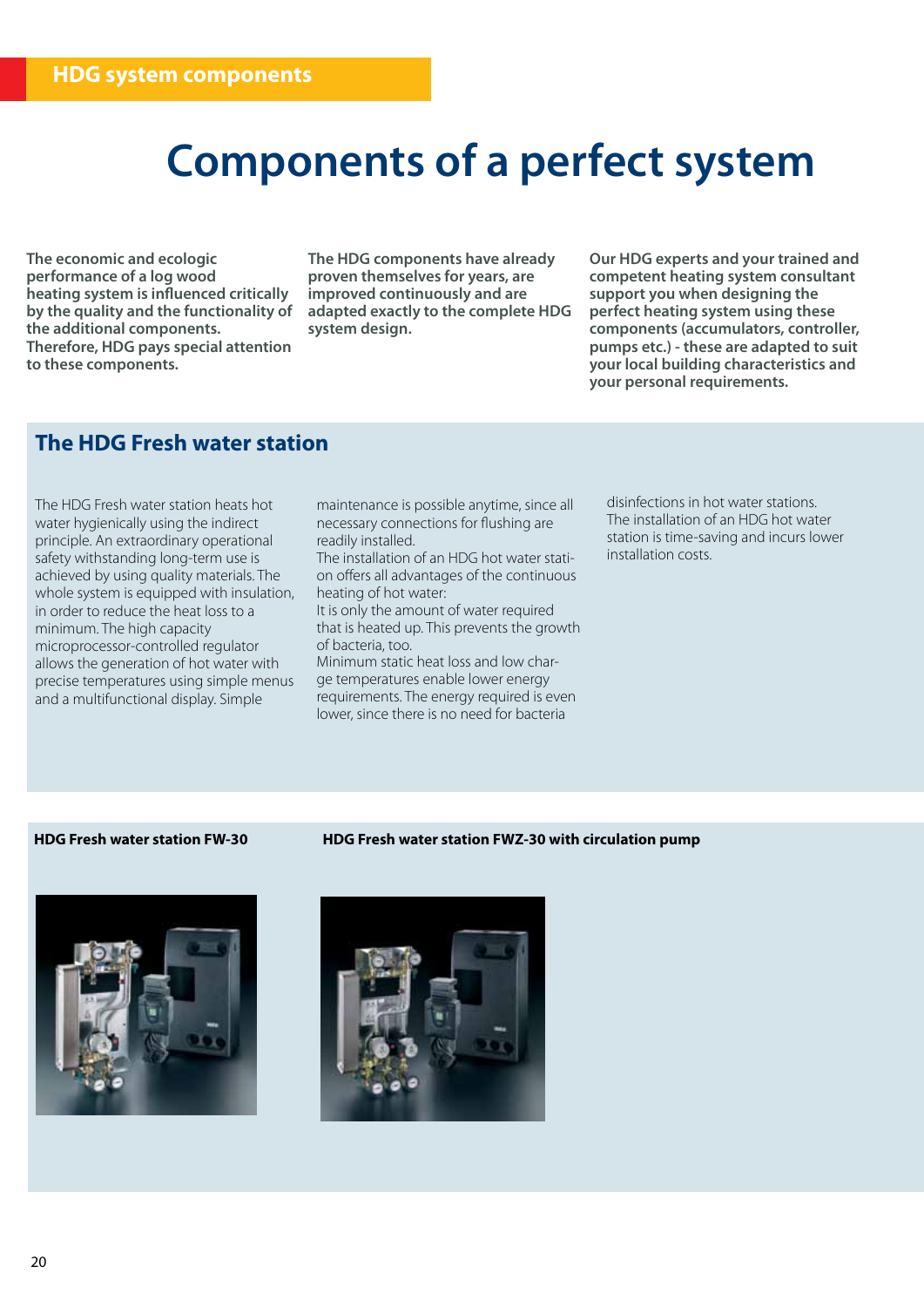### **HDG System stratified accumulator tank with integrated fresh water generation KS and KS-R**

The stratified accumulator stores energy and releases it when needed. In the summer, it is thereby possible to generate domestic hot water for several days by a single firing of the boiler, and very little valuable energy is lost. Additionally, very long reloading cycles can be achieved with the accumulator tanks adapted to the heating system. The logical consequence: An accumulator tank raises the comfort and the efficiency, and also cares for the environment.

The size of the accumulator shall be adapted to the boiler type, the wood type and the heat requirements of the building. According to the provisions of 1. BImSchV, at least 12 litres accumulator capacity for each litre of fuel chamber volume and at least 12 litres accumulator capacity for each kW shall be provided. When calculating the necessary accumulator size, the provisions of the standard DIN EN 303-5 and the individual comfort requirements

shall be taken into account, too. **The different types:**

The basic model of the HDG System stratified accumulators is the **KS type.**  For the laminar (without turbulences) and

quiet return of the heating return into the accumulator, the cooled-down heating water is fed through the stratified pipe and is therefore stored in the system stratified accumulator at the right temperature level.

This improves the physically dependent stratification characteristics of the water and allows a more effective use of the stored energy.

The complete utilisation of the whole storage capacity is achieved by the integrated hot water snorkel leading through the highest point of the accumulator. Furthermore, the stainless steel corrugated pipe heat exchanger (with DVGWcertificate) installed enables the bacteria- and calcification-free heating of the domestic hot water with a higher tap flow rate at the same time. The insulation of the accumulator consists of a 100 mm thick, FCKW-free soft foam coating with calendered PVC and zip up to a volume of 2000 litres, and a 120 mm thick soft foam coating with PS hard coating with hook fasteners from a volume of 2500 litres.

The **KS-R type** has by default an additional integrated plain pipe heat exchanger (e.g. for solar use).

### **HDG System stratified accumulator with integrated hot water generation KS KS-R**

|  |  | <b>KS</b><br>$KS-R$<br>Content<br>Litre | Height<br>with<br>insulation<br>mm | <b>Tipping</b><br>dimensions<br>mm | Width<br>without<br>insulation<br>mm | Width<br>with<br>insulation<br>mm | Weight<br>kg<br>KS / KS-R | Corru-<br>gated<br>pipe<br>m <sup>2</sup> | Heating<br>surface<br>(type KS-R<br>$\sin(y)$ m <sup>2</sup> |
|--|--|-----------------------------------------|------------------------------------|------------------------------------|--------------------------------------|-----------------------------------|---------------------------|-------------------------------------------|--------------------------------------------------------------|
|  |  | 800                                     | 1886                               | 1855                               | 790                                  | 990                               | 181/206                   | 6,8                                       | 2,0                                                          |
|  |  | 1000                                    | 2186                               | 2150                               | 790                                  | 990                               | 196/204                   | 6,8                                       | 3,0                                                          |
|  |  | 1250                                    | 1805                               | 1797                               | 1000                                 | 1200                              | 209/253                   | 6,8                                       | 3,0                                                          |
|  |  | 1500                                    | 2155                               | 2137                               | 1000                                 | 1200                              | 239/284                   | 8,2                                       | 3,0                                                          |
|  |  | 2000                                    | 2313                               | 2298                               | 1100                                 | 1300                              | 319/363                   | 8,2                                       | 3,0                                                          |
|  |  |                                         |                                    |                                    |                                      |                                   |                           |                                           |                                                              |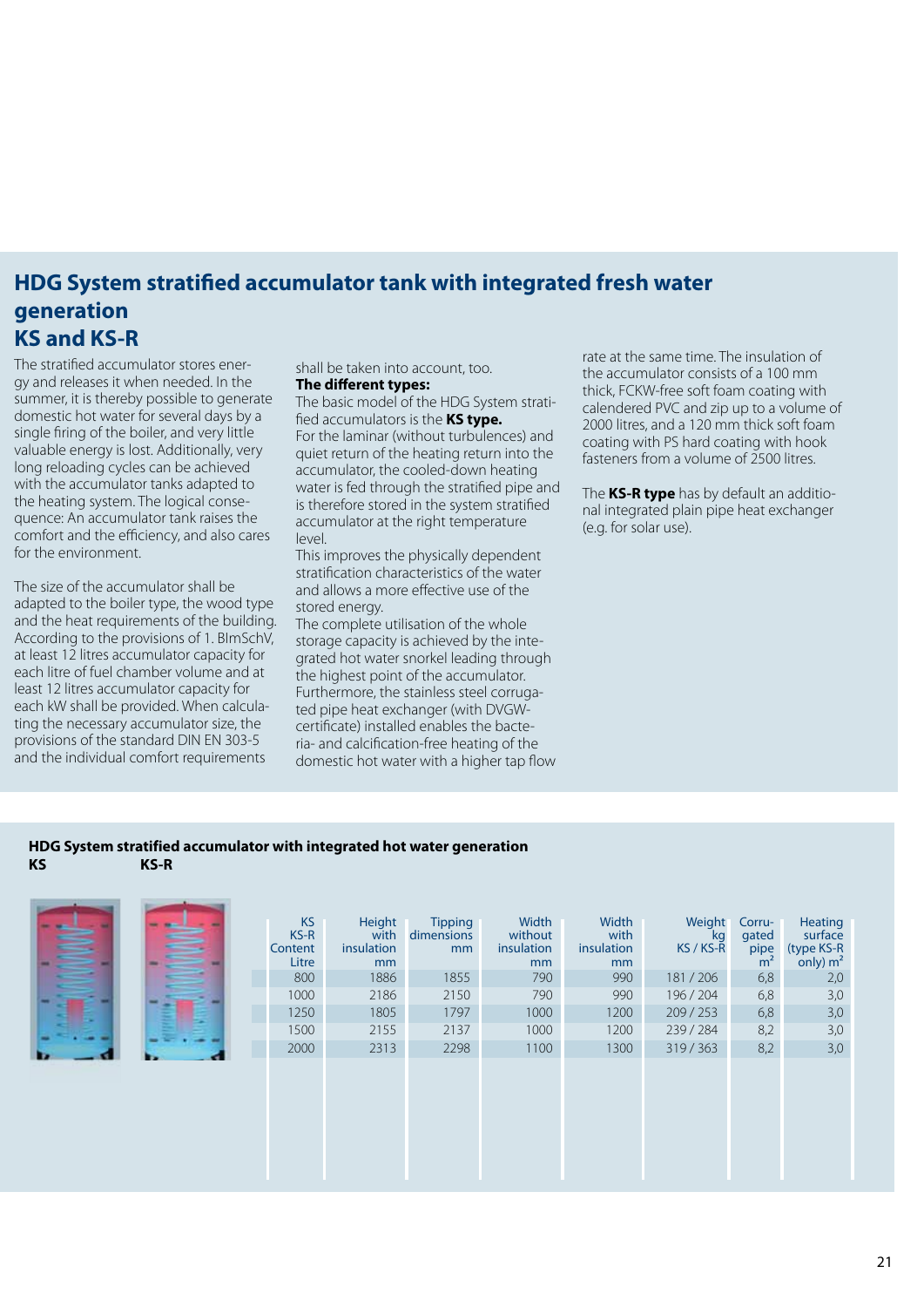### **HDG System stratified accumulator tank with integrated stratification tube and hot water snorkel PS and PS-R**

The **PS and PS-R type** HDG System stratified accumulators are technically equal to the **KS and KS-R types,** but **without** integrated hot water generation.

#### **The different types:**

The basic model of the **HDG System stratified accumulators** is the **PS type.** The **PS-R type** has by default an additional integrated plain pipe heat exchanger (e.g. for solar use).

| <b>HDG System stratified accumulator</b><br><b>PS</b><br><b>PS-R</b> | <b>PS</b><br>PS-R | Height<br>with<br>insulation<br>mm | <b>Tipping</b><br>dimensions<br>mm | Width<br>without<br>insulation<br>mm | <b>Width</b><br>with<br>insulation<br>mm | Weight<br>kg<br>PS / PS-R | Heating sur-<br>face (PS-R<br>type only)<br>m |
|----------------------------------------------------------------------|-------------------|------------------------------------|------------------------------------|--------------------------------------|------------------------------------------|---------------------------|-----------------------------------------------|
|                                                                      | 800               | 1886                               | 1855                               | 790                                  | 990                                      | 106/130                   | 2,0                                           |
|                                                                      | 1000              | 2186                               | 2150                               | 790                                  | 990                                      | 120/164                   | 3,0                                           |
|                                                                      | 1250              | 1805                               | 1797                               | 1000                                 | 1200                                     | 142/186                   | 3,0                                           |
|                                                                      | 1500              | 2155                               | 2137                               | 1000                                 | 1200                                     | 163/208                   | 3,0                                           |
|                                                                      | 2000              | 2313                               | 2298                               | 1100                                 | 1300                                     | 238/282                   | 3,0                                           |
|                                                                      | 2500              | 2400                               | 2402                               | 1250                                 | 1490                                     | 288/355                   | 4,3                                           |
|                                                                      | 3000              | 2700                               | 2662                               | 1250                                 | 1490                                     | 315/382                   | 4,3                                           |
|                                                                      | 3150              | 2462                               | 2521                               | 1400                                 | 1640                                     | 334/377                   | 4,3                                           |
|                                                                      | 4000              | 3012                               | 3012                               | 1400                                 | 1640                                     | 427/470                   | 5,1                                           |
|                                                                      | 5000              | 2840                               | 2925                               | 1600                                 | 1840                                     | 486 / 567                 | 5,1                                           |
|                                                                      | 6000              | 3340                               | 3375                               | 1600                                 | 1840                                     | 545 / 683                 | 6,0                                           |
|                                                                      |                   |                                    |                                    |                                      |                                          |                           |                                               |